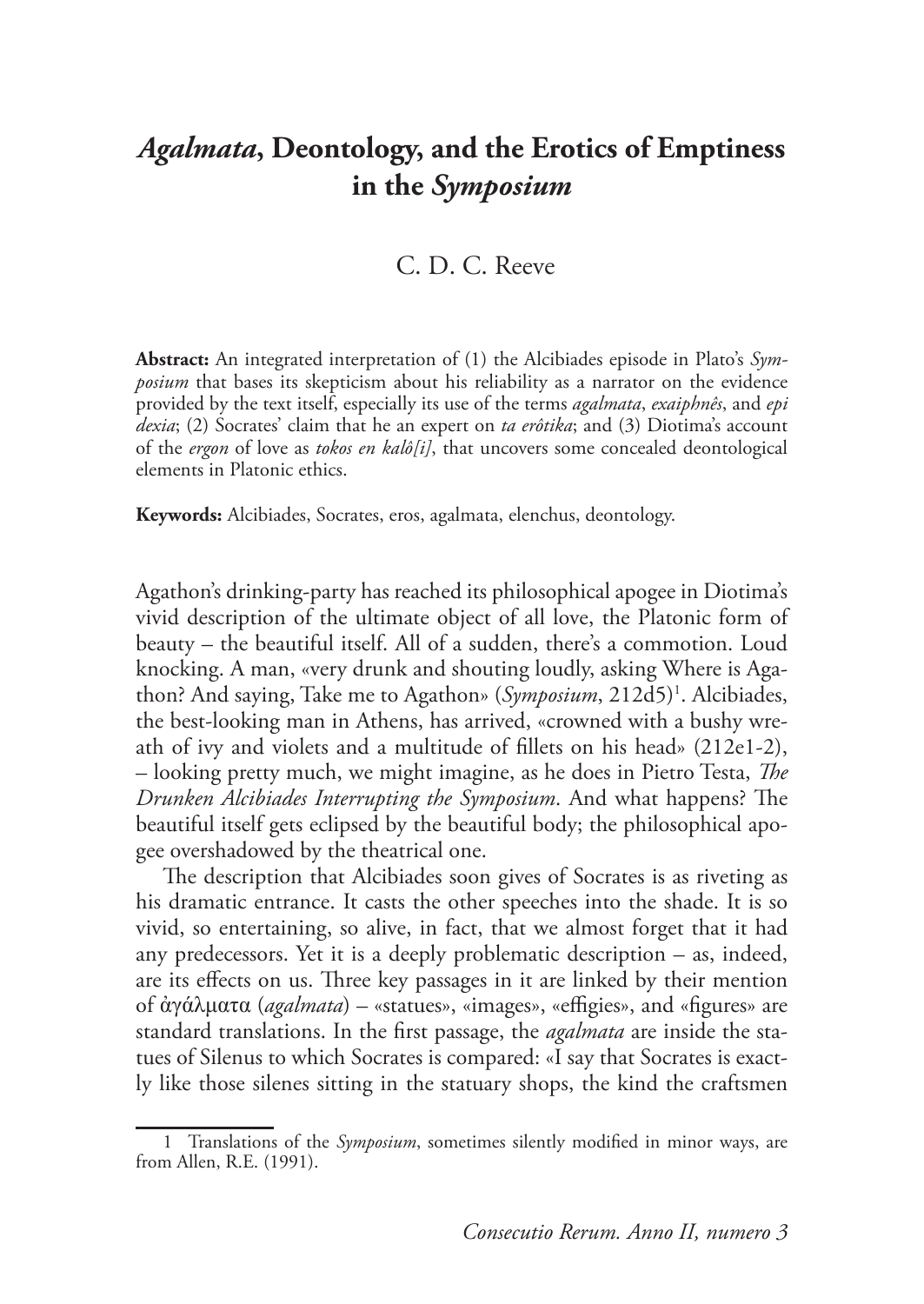manufacture holding flutes or pipes, but when opened in the middle, they prove to hold within them *agalmata* of the gods» (215a7-b3).

It is this that makes the standard translations seem correct. In the second passage, however, the *agalmata* that are actually inside Socrates are characterized in a way that makes them seem incorrect:

As to his appearance – isn't it Silenus-like. Of course it is. His outside covering is like a carved-statue of Silenus, but when he is opened, gentlemen and drinking companions, can you guess how he teems with temperance (γέμει [...] σωφροσύνης) within? […] But he is sly and dishonest and spends his whole life playing with people. Yet, I don't know whether anyone else has seen the *agalmata* within when he is in earnest (σπουδάσαντος) and opened up (άνοιχθέντος), but I saw them once, and I thought that they were so divine and golden  $(\gamma \rho \nu \sigma \tilde{\alpha})$ , so marvelously beautiful (πάγκαλα καὶ θαυμαστά), that whatever Socrates might bid must, in short, be done. (216e4-217a2)

Literal statues of gods are inside the silenes that the craftsmen manufacture, but what is inside Socrates aren't literal statues. What we expect are analogues of the statues, so to speak, but what we get – incongruously – are the statues themselves again.

Confirming the suspicion aroused by the phrase «teems with temperance», Alcibiades tells us in the third passage that the *agalmata* in question are *agalmata* of virtue, and that they are located not just inside Socrates but inside his arguments too:

But the sort of man this is and his strangeness, both himself and his arguments, one couldn't come close to finding if one looked, neither among people present nor past, except perhaps if one were to compare him to those I mention – not any man, but silenes and satyrs, him and his arguments. Actually, I left this out at first, that even his arguments are like silenes that have been opened. For if one is willing to listen to Socrates' arguments, they'd appear quite ridiculous at first; they're wrapped around on the outside with words and phrases like the hide of an outrageous satyr. He talks about pack asses and smiths and cobblers and tanners […] but if the arguments are opened and one sees them from the inside, he will find first that they are the only arguments with any sense in them, and next that they're the most god-like and contain the most *agalmata* of virtue, and that they are relevant to most or rather to all things worth considering for one who intends to be noble and good. (221e1–222a6)

Now the standard translations seem even more mistaken, since we have no idea at all of how an argument could contain statues or the rest – though a case could, I suppose, be made for the ever-ambiguous «image».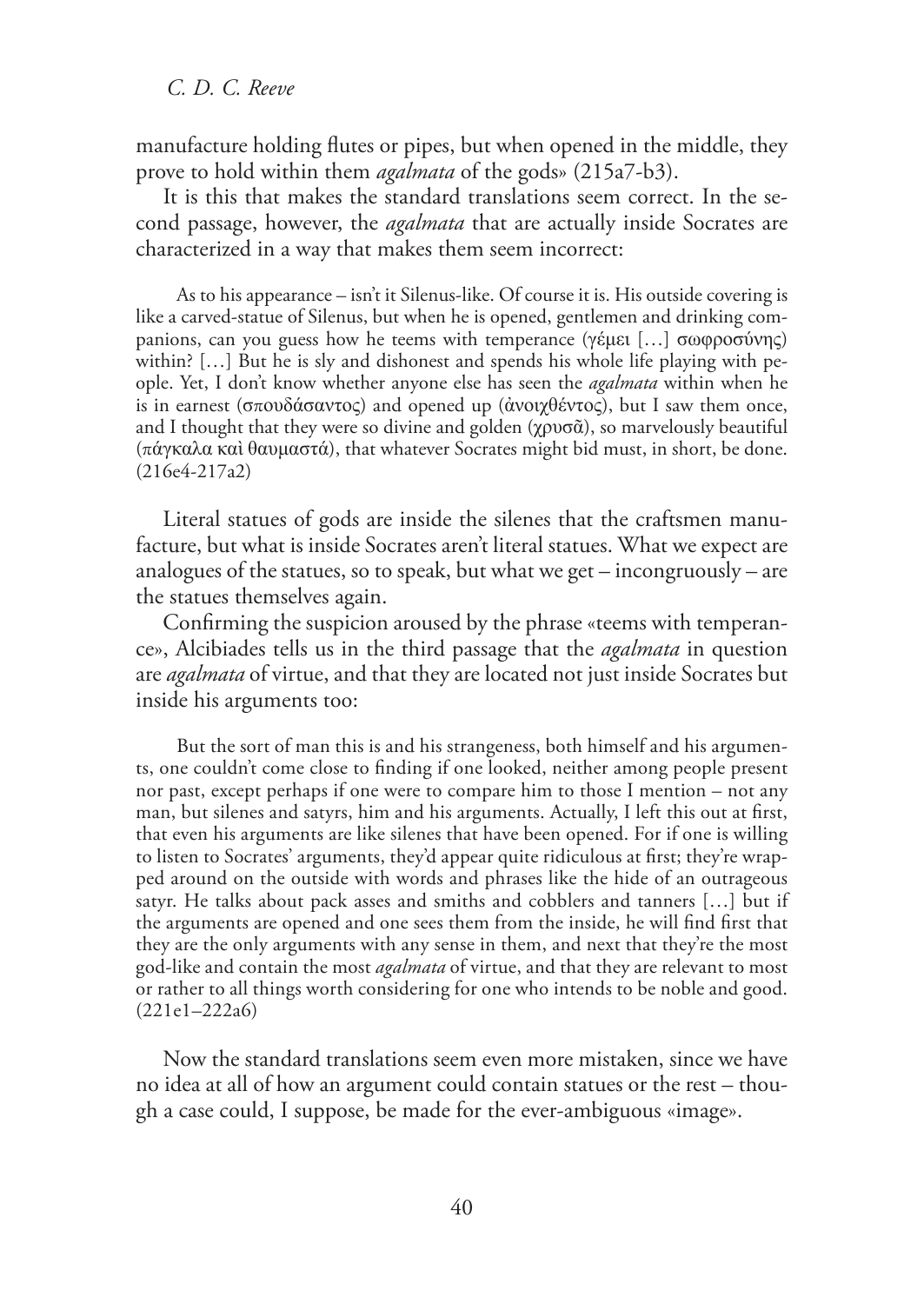I am not claiming, obviously, that  $\dot{\alpha}$ γάλματα doesn't mean «statues», «images», «effigies», or «figures», that the translators have got it wrong. They haven't –  $\dot{\alpha}$ γάλματα does mean all these things. It is Alcibiades' use of the term that is causing the problems – problems that cannot be resolved simply by finding a better translation.

In the seduction scene, *agalmata* are again present, this time concealed in the response Socrates makes to Alcibiades' sexual overtures:

My dear Alcibiades, you are really not to be taken lightly, if indeed (εἶπερ) what you say about me happens to be true, and there is in me ( $\acute{\text{e}}v \acute{\text{e}}\mu$ ot) some power through which you might become better; you would then see inconceivable beauty (ἀμήχανόν [...] κάλλος) in me (ἐν ἐμοὶ) even surpassing your own immense comeliness of form. But if, seeing it, you are trying to strike a bargain with me to exchange beauty for beauty, then you intend to take no slight advantage of me: on the contrary, you are trying to get possession of what is truly beautiful instead of what merely seems so, and really, you intend to trade bronze for gold ( $\gamma \rho \sigma \epsilon \alpha$ ). (218d7-219a1)

The repeated έν έμοι, the equivalence of αμήγανόν κάλλος and  $\pi\acute{\alpha}$ γκαλα καὶ θαυμαστά, the repetition of χρύσεος, all serve to make plain that what Alcibiades thinks he will receive in return for his brazen body are precisely the golden *agalmata*. Socrates shows no inclination, however, to endorse the claim that these exist: a cautious «if indeed what you say about me happens to be true» is as far as he will go.

Had Alcibiades been successful in seducing Socrates, let us ask, how would the *agalmata* have become his? How would the trade have been efected? In the seduction scene, he seems to be imagining that in giving himself sexually to Socrates he will thereby receive them in exchange. In other words, the statues are apparently being treated as analogues of the embryo-like spermatozoa Diotima countenances when she speaks of the lover as pregnant and seeking a beautiful boy in which to beget an offspring (209a5-c2). Alcibiades' use of the verb  $\gamma \epsilon \mu \epsilon \nu -$  which is a synonym of  $\kappa$ ú $\epsilon$ <sup>IV</sup> («being pregnant») – fits nicely with this picture. It also explains why he thinks of the *agalmata* as located inside Socrates.

When Socrates finally arrives at the party, after his sojourn in a neighboring porch, Agathon greets him by saying: «Come here, Socrates, and lie down beside me (παρ' έμὲ κατάκεισο), so that by touching you  $(δπτόμενός σου)$  I'll get the benefit of the wisdom that came to you on the porch»  $(175c7-d1)$ . The simile with which Socrates responds amplifies the sexual connotations of κατακεῖσθαι and ἃπτειν<sup>2</sup>:

<sup>2</sup> See Plato (*Laws*, 840a4) and Aristotle (*Politics*, 1335b40).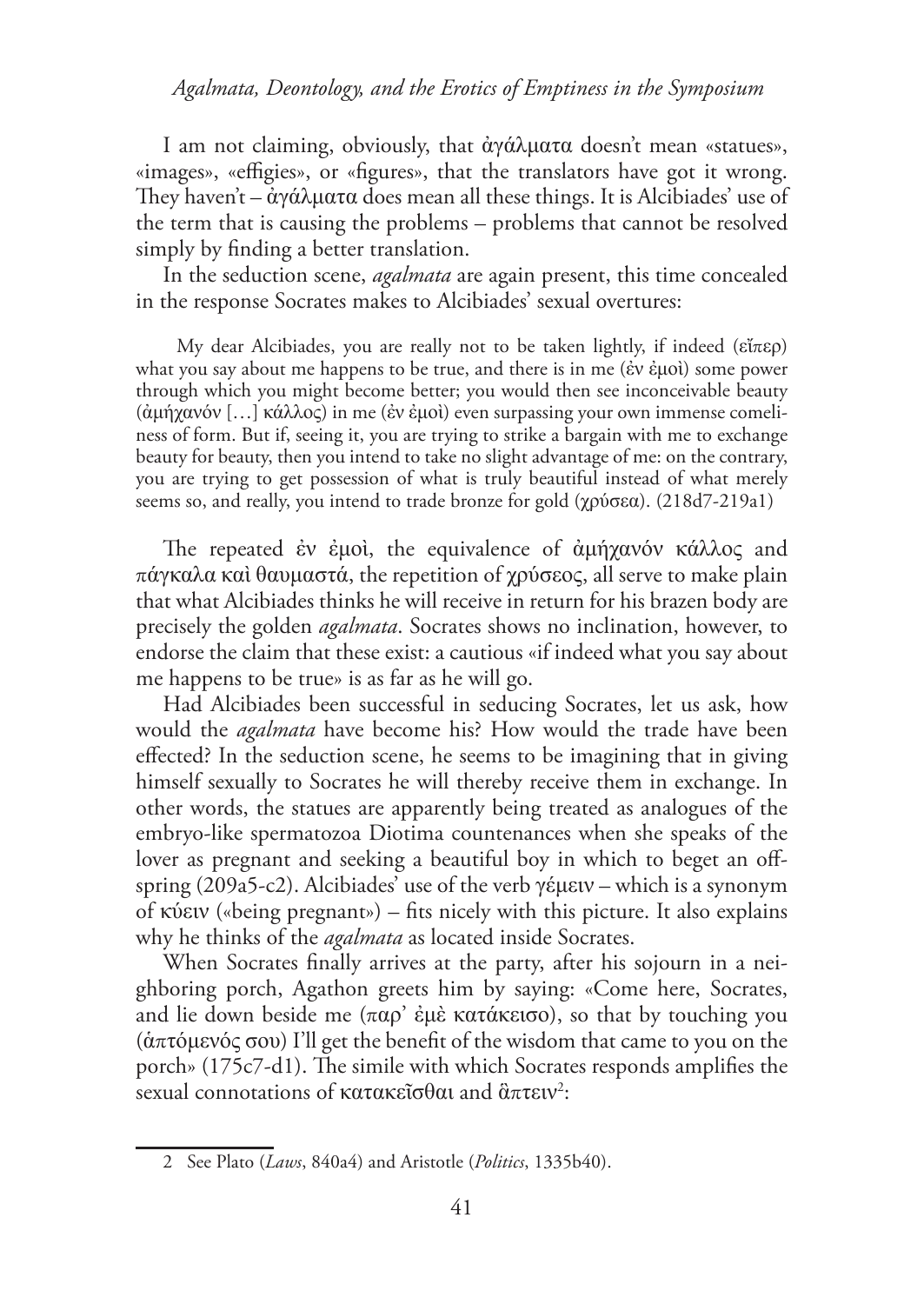It would indeed be well, Agathon, if wisdom were the sort of thing that might flow from the fuller of us into the emptier if only we touch ( $\dot{\alpha} \pi \tau \omega \mu \epsilon \theta \alpha$ ) each other, as water flows ( $ρ$ έον) through a woolen thread from a fuller into an emptier cup. If wisdom is that way too, I value the place beside you very much indeed; for I think I will be filled (πληρωθήσεσθαι) from you with wisdom of great beauty. (175d4-e2)

It isn't difficult to imagine Alcibiades thinking in a similar fashion that the *agalmata* need only enter him in order – by developing into their mature forms – to make him «as good as possible» (218d2). What actually happens is the reverse of what he projects. Socrates responds to his fancy speech about love by submitting him to an elenchus, with the result that the latter's aporia ( $\dot{\alpha}$ πορία) blocks the flow of his own apparent wisdom – wisdom to which a crowd of thirty thousand Athenians had awarded first prize the day before (175e4-7)<sup>3</sup>. In the *Cratylus*, απορία is what impedes lowing and moving (*Cratylus*, 415c5-e1).

Alcibiades also seems to conceive the exchange with Socrates in a diferent way: he will give his body to Socrates now and will later acquire virtue through philosophical discussion. Here he is imagining the *agalmata* as primarily located inside Socrates' arguments. And that would explain, although in a different way from before, why he thinks they are inside Socrates<sup>4</sup>. What generally happens to those who see him in action, Socrates tells us, is that they «think that I'm wise about the subjects on which I examine others» (*Apology*, 23a3-5). Alcibiades is no diferent. Socrates is «sly and dishonest  $(\epsilon\dot{\rho}\omega\nu\epsilon\dot{\omega}\omega\epsilon)$ », he says, and «spends his whole life playing with people» (*Symposium*, 216e4-5). But these descriptions would only be true if *agalmata* of virtue really were hidden within him. Put the other way around: Alcibiades believes that Socrates is an  $\dot{\epsilon}$ ρῶν – a dishonest ironist – because, like everyone else, he imagines the *agalmata* must exist in him to account for his competence in elenctic argument: «by gratifying Socrates», he says, «I could learn everything he knew» (217a4-5). Again, however, Socrates demurs:

In fact, gentlemen, it's pretty certainly the god who is really wise, and by his oracle he meant that human wisdom is worth little or nothing. And it seems that when he refers to the Socrates here before you, and uses my name, he makes me an example, as if he were to say: "hat one among you is wisest, mortals, who, like Socrates, has recognized that he's truly worthless where wisdom's concerned". (*Apology*, 23a5-b4)

<sup>3 «</sup>he traditional number of male citizens of Athens even in the early fourth century» (Dover 1980). The theater of Dionysus accommodated no more than seventeen thousand.

<sup>4</sup> Compare Plato (*Crito*, 46b4-6): «I'm not the sort of person who's just now for the first time persuaded by nothing within me except the argument that on rational reflection seems best to me; I've *always* been like that».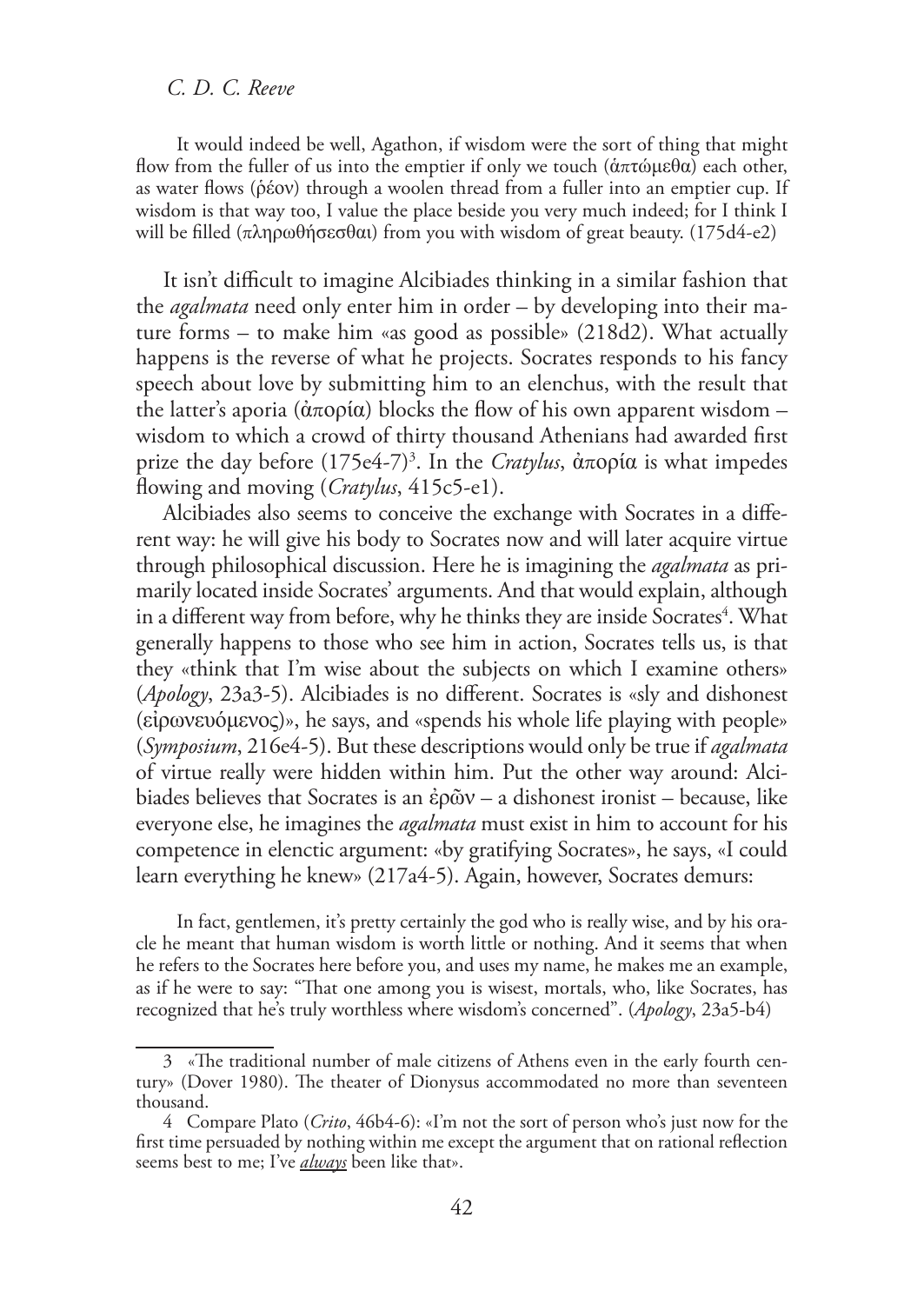Alcibiades' sense that he has seen into Socrates' arguments, and so into Socrates himself, is as much a fantasy, therefore, as his idea of becoming virtuous through sexual intercourse. His sense of privilege – «I don't know whether anyone else has seen the statues within when he is in earnest and opened up, but I saw them once» – is no more than a common failing: «if anyone says that he learned something from me, or heard something in private that all the others didn't also hear, you may be sure that he isn't telling the truth» (33b6-8).

I said that Socrates would be a dissembler if he had *agalmata* of virtue within. This is so because Alcibiades thinks of these as providing knowledge. In Plato's view, however, only contact with forms can do that. And *agalmata* are not forms, but puppet-like entities that cast «the shadows of justice», and the like, onto the walls of the cave (*Republic*, 517d8-9). Nonetheless, the language Plato uses seems intended to make clear that *agalmata* are the closest things Alcibiades can countenance to the τι θαυμαστόν την φύσιν καλόν («something marvelous, beautiful in nature») (*Symposium*, 210e4-5) that is αὐτὸ τὸ θεῖον καλὸν [...] μονοειδὲς («the divine beauty itself, one in form») (211e3-4). Like the «lovers of listening and seeing» in the *Republic*, Alcibiades is «passionately devoted to beautiful sounds, colors, shapes, and everything fashioned out of such things», but «his thought is unable to see the nature of the beautiful itself or be passionately devoted to it» (*Republic*, 476b4-8).

he same sort of indecisiveness about *agalmata* (or their equivalents) is present in Diotima's account of love as τόκος έν καλ $\tilde{\omega}$  – «begetting in beauty» (*Symposium*, 206b78):

Some men are pregnant in respect to their bodies, and turn more to women and are lovers in that way […] Others are pregnant in respect to their soul – for there are those, she said, who are still more fertile in their souls than in their bodies with what it pertains to soul to conceive and bear. What then so pertains? Wisdom and the rest of virtue – of which, indeed, all the poets are procreators, and as many craftsmen as are said to be inventors. But the greatest and most beautiful kind of wisdom by far is that concerned with the correct ordering of cities and households, for which the name is temperance and justice. (208e1-209a8)

Here the *agalmata* seem to be embryo-like entities that must be present in any *erastês* (older lover) able to «practice boy-love correctly (τὸ ὀρθῶς  $παιδεραστεΐν)$ » (211b5-6). In the remainder of the account, however, their nature apparently changes:

Whenever, then, one of them is pregnant of soul from youth, being divine ( $\dot{\epsilon}$ K) ȞȑȠυ), and reaches the age when he then desires to bear and procreate, he too, then, I think, goes about seeking the beauty in which he might beget; for he will never beget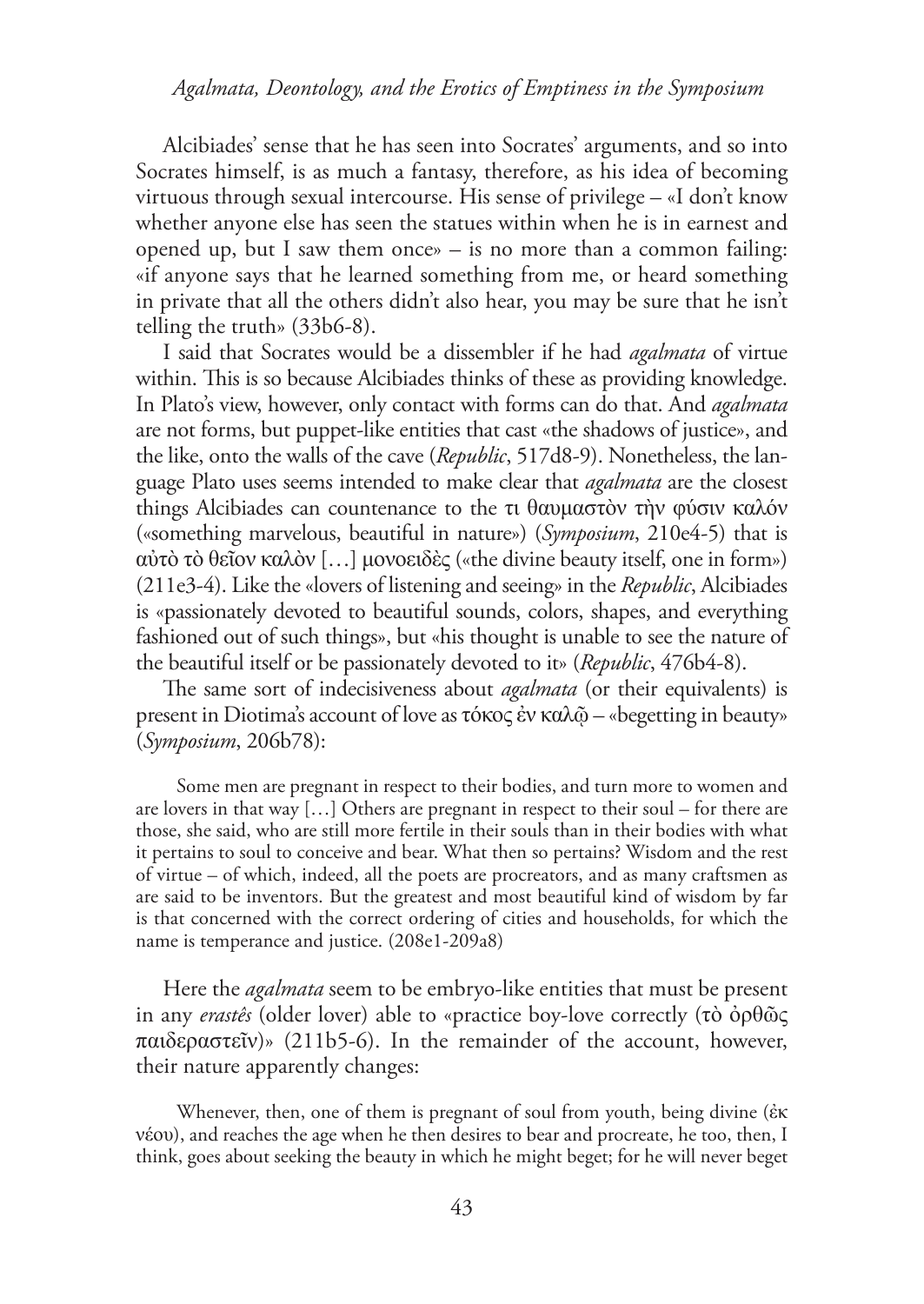in the ugly. Now, because he is fertile, he welcomes beautiful rather than ugly bodies, and should he meet with a beautiful and naturally gifted soul, he welcomes the conjunction of the two even more, and to this person he is straightway resourceful in making arguments about virtue (εὐπορεῖ λόγων περὶ ἀρετῆς) and trying to educate him. (209a8-c1)

Now what the *erastês* is pregnant with, and so gives birth to, are not virtues themselves, but arguments about them. Since they are «the sorts of arguments (λόγους) that will make young men better (οἶτινες ποιήσουσι βελτίους τοὺς νέους)» (210c1-3), however, it seems that they too must contain the *agalmata*, whose supposed presence in Socrates ensures that, as he says, «there is in me some power through which you [Alcibiades] might become better (τις έστ' έν έμοι δύναμις δι' ής ἂν συ γένοιο ἀμείνων)» (218e1-2).

I have been doing piecework, obviously, rubbing together some texts in hopes of making a genie appear. In the critique of writing that ends the *Phaedrus*, Socrates conjures her up explicitly. A written argument, he says, like the «offspring of painting», stands there «as if alive ( $\ddot{\omega} \zeta \zeta \ddot{\omega} \nu \tau \alpha$ )», yet it cannot answer questions or attune itself to the needs of diferent audiences, and «when it is ill-treated and unjustly abused, it always needs its father to help it; for it is incapable of defending or helping itself» (*Phaedrus*, 275d4-e5). Its «legitimate brother», however, which is «the living and animate argument (λόγον [...] ζῶντα καὶ ἔμψυχον) of the man who knows, of which a written argument would rightly be called a kind of phantom  $(\tilde{\epsilon} \tilde{\delta} \omega \lambda \tilde{\delta} \omega)$ », is «much better and more capable» in all these departments (*Phaedrus*, 276a1-9). Hence, just as «a sensible farmer who had some seeds ( $\sigma \pi \epsilon \rho \mu \dot{\alpha} \tau \omega$ ) he cared about and wanted to bear fruit would show them in earnest ( $\sigma \pi \omega \delta \tilde{\eta}$ ) during the summer in some garden of Adonis, and delight in watching it become beautiful within eight days», so too «the man who has [seeds] of knowledge ( $\epsilon \pi i \sigma \tau \eta \mu \alpha \zeta$ ) about what is just, and what is beautiful, and what is good» has no less sensible an attitude «toward his seeds (σπέρματα)» (*Phaedrus*, 276b1-c5). When others «resort to other sorts of amusements, watering themselves with symposia», he will amuse himself by writing «stories about justice and the other virtues», so as to «layup a store of reminders both for himself, when "he reaches a forgetful old age", and for anyone who is following the same track, and he will be pleased as he watches their tender growth» (*Phaedrus*, 276d1-e3). But when «he is in earnest ( $\sigma$ πουδή) about them», he instead,

Makes use of the craft of dialectic, and taking a fitting soul plants and sows in it arguments accompanied by knowledge, which are able to help themselves and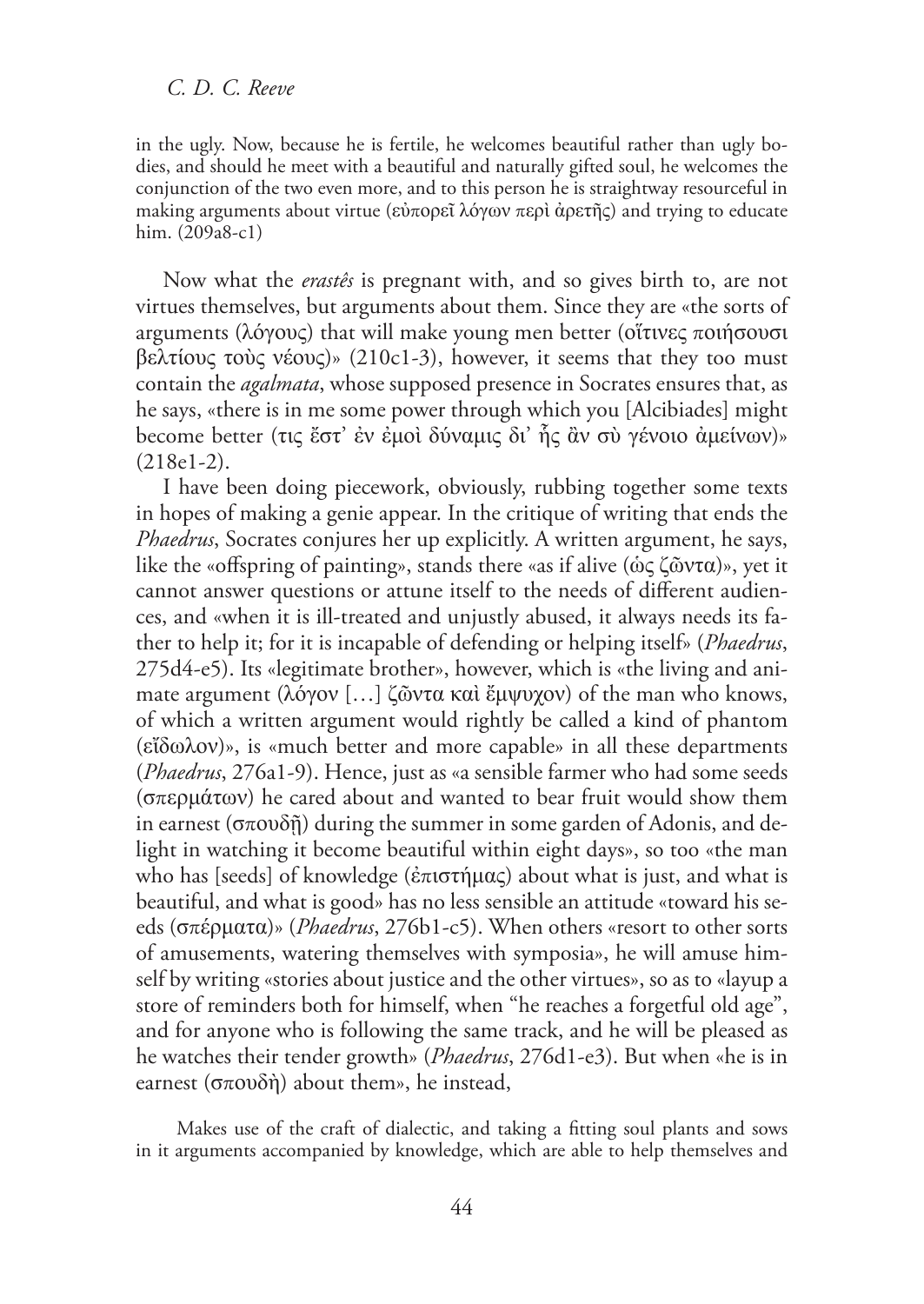the man who planted them, and are not without fruit but contain a seed ( $\sigma \pi \epsilon \rho \mu \alpha$ ), from which others grow in other soils, capable of rendering it forever immortal, and making the one who has it as happy as it is possible for a man to be. (*Phaedrus*, 276e5-277a4)

Living arguments (*logoi*) are now explicitly likened to seeds (*spermata*) – something on which the Stoics, with their *spermatikoi logoi* (seminal principles) will capitalize<sup>5</sup> .

hough Alcibiades is not mentioned by name in this bit of the *Phaedrus*, he is, I think, lurking in the shadows of Adonis' garden. For as part of the *Adônia* (the feast celebrating the love-afair of Aphrodite and Adonis, and mourning the early death of the latter), women in fifth-century Athens, «sowed seed at midsummer in broken pots and placed these on the rooftops, so that germination was rapidly followed by withering»<sup>6</sup>. These were the gardens in question. Two things connect them to Alcibiades – omitting the fact that he was something of an Adonis himself. The first is the verb σπουδάζειν, which is used to describe Socrates' demeanor toward Alcibiades, the demeanor with which the sensible farmer sows the garden of Adonis, and the one with which the philosopher who possesses seeds of virtue seeks out a suitable soul in which to implant them. The second is the odd choice of the garden of Adonis as a suitable place for sowing virtuous seeds, since seeds rapidly wither there; the odd choice of midsummer as a time to sow seeds of any sort; and the odd choice of the word *agalmata* to describe what Alcibiades thinks he sees in Socrates. These choices become readily intelligible, however, once Alcibiades enters the picture. For the seeds Socrates sowed in him didn't fare very well: «as soon as I leave [Socrates]», Alcibiades confesses, «I cave in to the honors of the crowd. So I desert him and flee» (*Symposium*, 216b4-6). Moreover, Alcibiades was accused of involvement in the mutilation of the Herms – statues of the god Hermes – and in the profanation of the Eleusinian Mysteries, both of which occurred in midsummer, right around the *Adônia*<sup>7</sup>. The use of the technical term βέβηλος («uninitiated») at *Symposium* (218b6), strongly suggests that Plato had these scandals in mind. (Though it is no part of my

<sup>5</sup> See *Stoicorum Veterum Fragmenta* (Harmin 1964, 1. 497, 2.780, 1027, 1074, 3.141).

<sup>6</sup> *Oxford Classical Dictionary* (3ed rev. ed., 12).

<sup>7</sup> See hucydides (VI.27). Nussbaum, M. (1986, 188) writes: «A man who will deface holy statues compares the soul of Socrates to a set of god-statues and speaks of the injustice of rubbing out, or defacing, Socratic virtues (*Symposium* 213E, 215B, 216D, 217E, 222A)». I see the statues referred to in some of these texts but not, as I hoped, the rubbing out or defacing of them.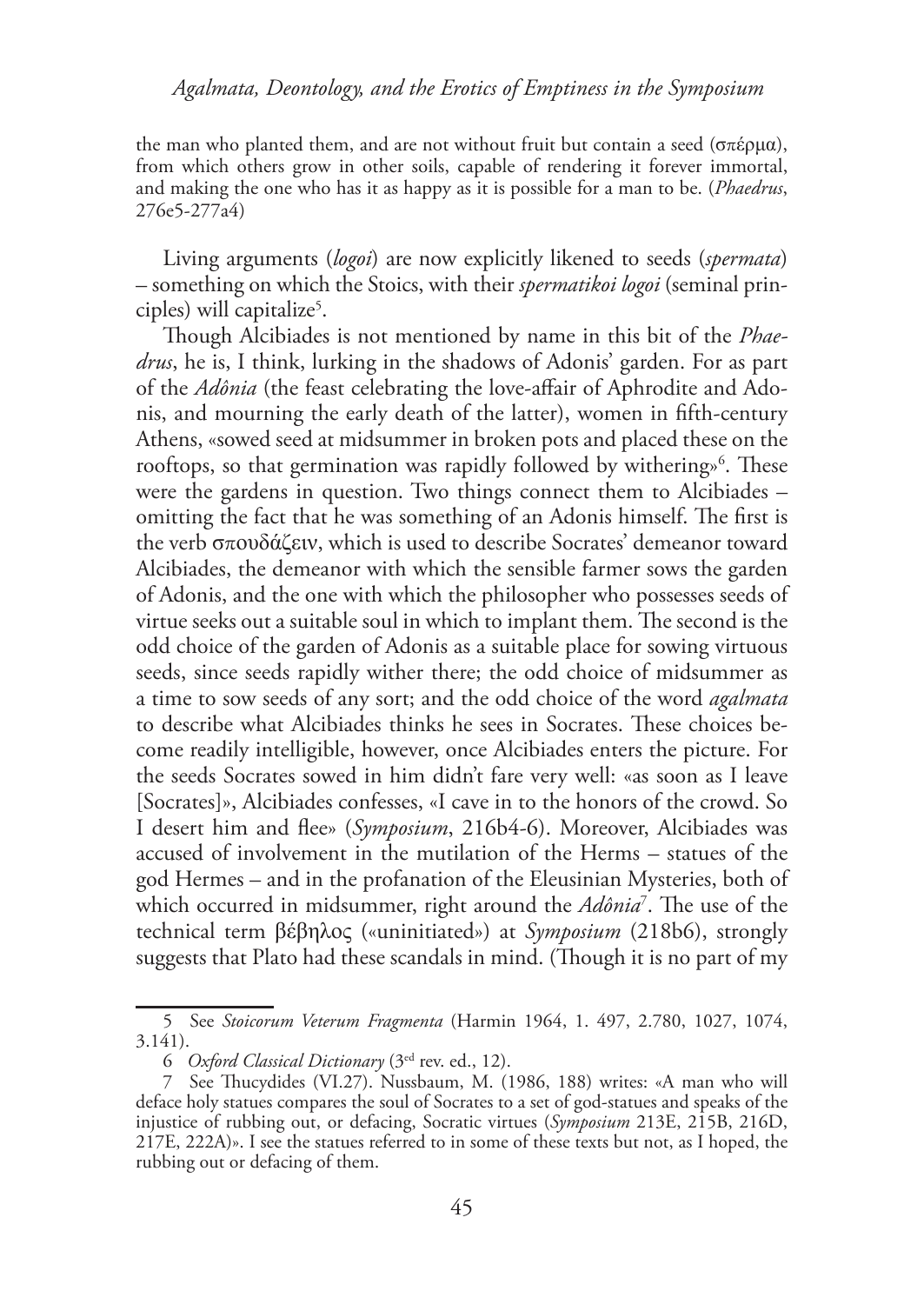argument, I cannot resist noticing the reference to symposia as amusements that Plato – who else? – would rather write books than attend!)

If, as we should, we seek the origins of *logoi* as *spermata* and *agalmata*, the obvious place to look is the complex ideology of Athenian *paiderastia*, which Diotima explicitly adapts to her philosophical purposes. It is an ideology that seeks to negotiate between ideals of masculinity and the somewhat conflicting reality of male desire. The salient issue is: what is it to be a man? Not, as Michel Foucault thought, in the sense of who is playing the active phallic role, but of who has manly control of his appetites and desires and who, like a woman or a slave, does not (Davidson 1998, 139- 182 and 250-277). What an *erômenos* («beloved boy») who desired to be sexually penetrated by his *erastês* was in danger of being thought was not a passive penetrated one, but a *katapugôn*, a *kinaidos*, a «slut» or «sex addict» – someone too enslaved to his appetites, too much of an un-fillable or insatiably leaky vessel, to be trusted with citizenly power<sup>8</sup>. Hence his desire had to be refigured as something more appropriate, namely, a desire to be a slave to his *erastês* for the sake not of sexual pleasure, but of virtue (*Symposium*, 184c2-7). At the same time, the sexual desire of the *erastês* had itself to be refigured as educative rather than merely sexual in intent. Boy-love became implicitly divided, as a result, into what Pausanias calls (good) Uranian love, whose object is the soul and whose aim is to instill virtue in the *erômenos*, and (bad) Pandemotic love, whose object is the body and whose aim is sexual pleasure for the *erastês* (180c1-d7). Sexual intercourse and the inculcation of virtue thus become so metonymically related, their conceptual fields so fused, that *spermatikoi logoi* began to seem like a natural kind.

When we open up Alcibiades' portrait of Socrates, I have been arguing, we find not golden *agalmata* of virtue, but something more like fantasies personal, no doubt, but primarily socio-ideological. When we open up Socrates' own self-portrait, we find something equally interesting, something we might with justification call the negative of Alcibiades' portrait. «I [...] claim to know (επίστασθαι) nothing», Socrates insouciantly says about himself, «except τὰ ἐρωτικά» (177d8-9). Literally speaking, τὰ ἐρωτικά are «the things of love». But like other similar neuter plurals, they are also τὴν ἐρωτικήν [...] τέχνην – «the craft of love» – that the god *Erôs* gives to

<sup>8</sup> *Problemata* IV.23, attributed to Aristotle, but probably dating from the third century BC, is revelatory in this regard. In men who have «a superluity of semen», and so overindulge in sexual intercourse, or whose sperm ducts are blocked, semen collects in the rectum, instead of being discharged in the natural way. Unable to find release in normal sexual intercourse, they desire «friction in the place where the semen collects». But since this doesn't result in seminal discharge «they are insatiable or unfillable just like women».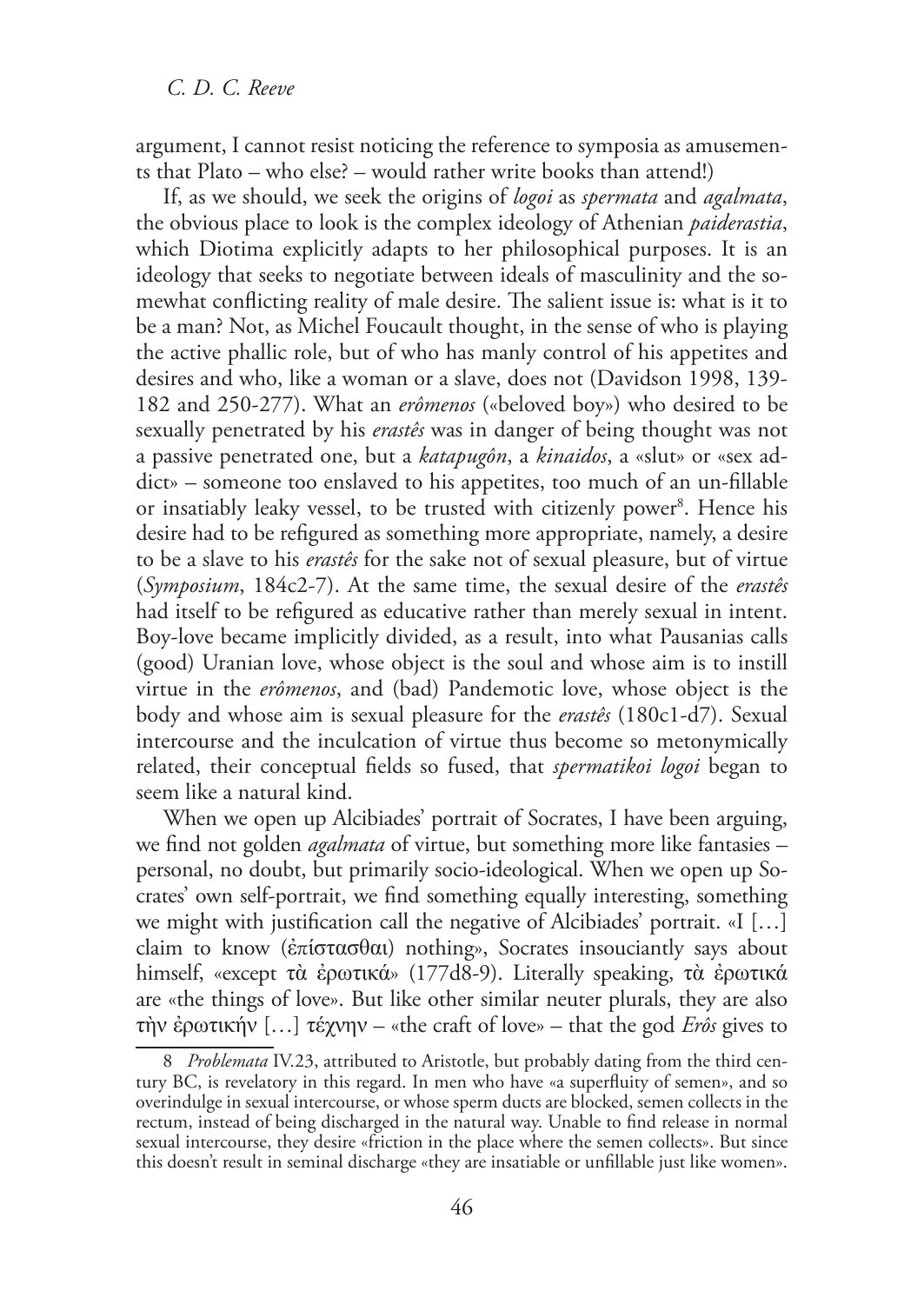Socrates in the *Phaedrus* (257a3-9). And that raises a problem; in fact, two problems. The first is to explain how it can be true, as Socrates puts it, that «I myself honor and surpassingly devote myself to the craft of love and exhort (παȡαțİȜİȪȠȝαȚ) others to do the same» (*Symposium*, 212b5-7). I mean, where do we see Socrates doing that? The other is to reconcile his knowing that craft with his general epistemic modesty, with his characterization of himself as wise «in neither a great nor a small way» (*Apology*, 21b4-5): how can the man who knows only lots of insignificant things possibly know something as apparently important and difficult as the art or craft of love?

To these questions the *Lysis* offers appealing clues. Hippothales, like a true Socratic, loves beautiful boys and philosophical arguments (*Lysis*, 203b6-204a3). But what he does to win Lysis' love is sing eulogies to him. And that, Socrates argues, no master of the craft of love would ever do:

If you make a conquest of a boy like this, then everything you've said and sung turns out to eulogize yourself as victor in having won such a boyfriend. But if he gets away, then the greater your praise of his beauty and goodness, the more you will seem to have lost and the more you will be ridiculed. That is why someone who is wise in the craft of love doesn't praise his beloved until he has him: he fears how the future may turn out. And besides, these beautiful boys get swelled heads if anyone praises them and start to think they're really somebody. (*Lysis*, 205e2-206a4)

Convinced, Hippothales turns to Socrates for advice: «What diferent advice can you give me about what someone should say or do to get his prospective boyfriend to love him»? (*Lysis*, 206c1-3). Unlike in the *Symposium*, where he is laconic, Socrates goes into detail: «if you're willing to have him talk with me, I might be able to give you a demonstration of how to carry on a discussion with him» (*Lysis*, 206c4-6). What follows is an elenctic examination of Lysis.

«his is how you should talk to your boyfriends, Hippothales», Socrates says when the examination is finished, «making them humble ( $\tau a \pi \epsilon w o \tilde{\sigma} \tau a$ ) and drawing in their sails ( $\sigma$ υστέλλοντα), instead of swelling them up and spoiling them, as you do» (*Lysis*, 210e2-5). What he goes on to say about philosophy, however, shows elenctic discussion to be much more than merely chastening:

Those who are already wise no longer love wisdom (φιλοσοφεΐν), whether they are gods or men. Neither do those who are so ignorant (άγνοιαν) that they are bad, for no bad and stupid person loves wisdom. There remains only those who have this bad thing, ignorance, but have not yet been made ignorant and stupid by it. They are conscious of not knowing what they don't know (μὴ εἰδέναι ἃ μὴ ἲσασιν). (*Lysis*,  $218a2-b1$ <sup>9</sup>

<sup>9</sup> Compare *Symposium* (204a1-b5).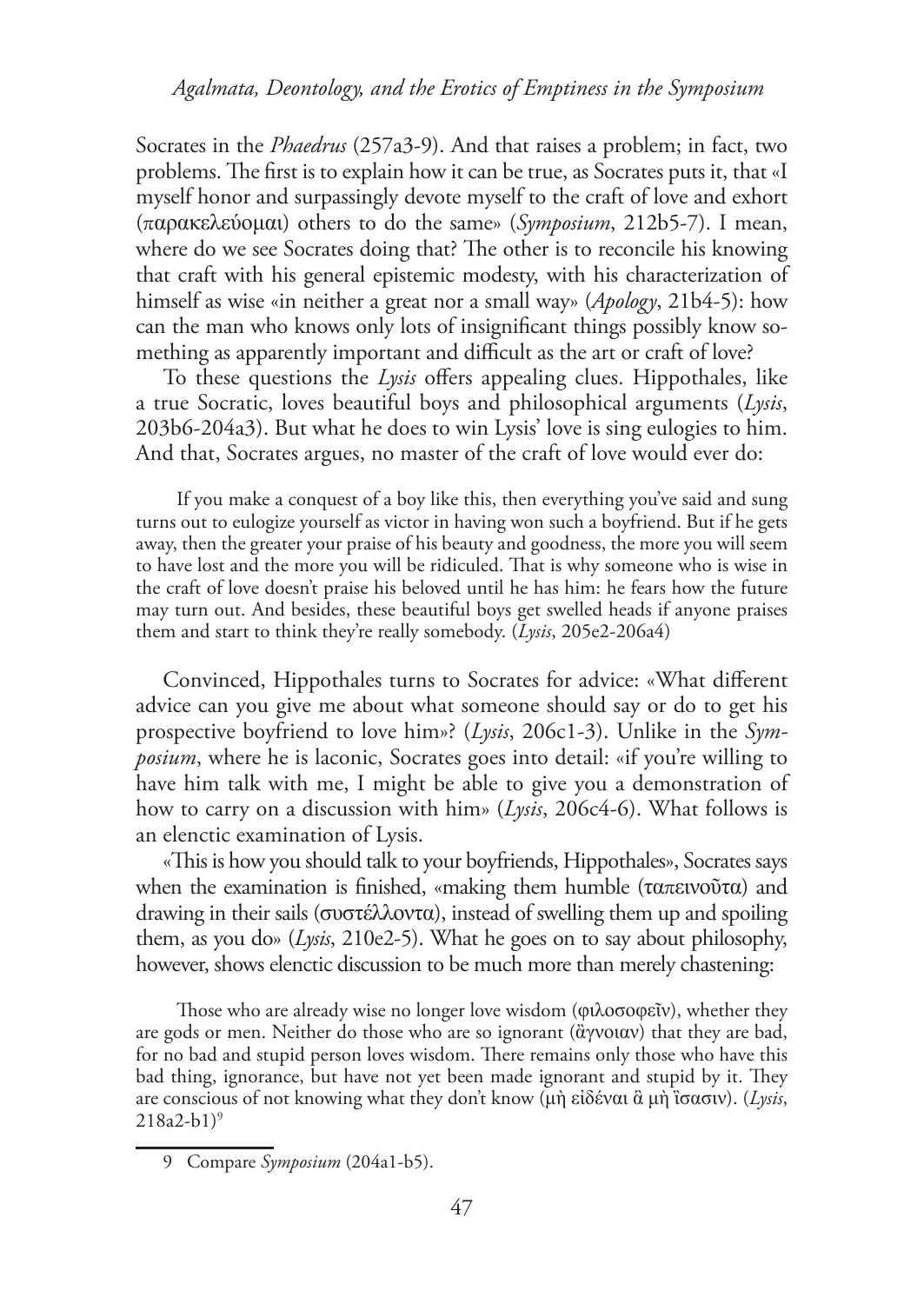By showing Lysis that he isn't already wise, therefore, by getting him to recognize that he doesn't know, Socrates is setting him on the right road to love – the one that leads to the love of wisdom, and so to the beautiful itself<sup>10</sup>. Just how that solves Hippothales' problem of getting Lysis to love him is another matter – one to which we'll return.

As a philosopher himself, Socrates does not know the answers to his own questions about virtue. Unlike those he questions, however, he knows that he doesn't know, that he lacks wisdom. And what gives him that knowledge is the one craft he does possess – the craft of asking questions. It is what makes him a lover of wisdom, therefore, and so is itself the craft of (producing) love. And questioning, of course, is what we do see Socrates devote himself to and exhort others to practice (*Apology*, 29d2–30a2, 38a1–6). Socrates' claim to know the craft of love reveals a deep truth about him, therefore – so deep, in fact, that it appears to have been encoded in language itself by the possibly divine  $v_0$  $\theta$ έτες («rule-setter») who made it: «The name 'hero' ( $\hat{\eta}$ ρως) is only a slightly altered form of the word 'love' (ξρωτος) – the very thing from which the heroes sprang. And either this is the reason they were called 'heroes' or else because they were sophists, clever speech-makers and dialecticians, skilled at questioning (ἐρωτᾶν)» (*Cratylus*, 398c5-e5). Add ἐρῶν to the etymological mix, and you have Socrates – questioner, lover, philosopher hero, ironist – as truly a gift of the gods!

«A thing that desires, desires what it lacks», the *Lysis* (221d7-e2) tells us. The *Symposium* delivers the same message yet more stridently: «what is not at hand, what is not present, what one does not have, what one is not oneself, and what one lacks – desire and Love are of such things as these» (*Symposium*, 200e2-5). In the *Republic*, this picture of desire gets, so to say, metaphysicalized. Hunger, thirst, and the like, are «some sorts of emptiness (κενώσεις τινές) related to the state of the body», while «foolishness and lack of knowledge» are «some sorts of emptiness related to the state of the soul». Nourishment fills the former; «true belief, knowledge, understanding, and, in sum, all of virtue», the latter. But these fillings are not on a par: nourishment fills temporarily  $-$  it is soon digested or excreted; virtue fills permanently, because, as something that always is what it is, it partakes more of «pure being» than nourishment, and so «is more (μᾶλλον ὂντος)» than it (*Republic*, 585a8-b8).

The importance of this difference emerges once pleasure is identified with being filled: «if being filled with what is appropriate to our nature is

<sup>10</sup> Compare Plato (*Sophist*, 231b3-8): «the refutation of the empty belief in one's own wisdom is nothing other than our noble sophistry».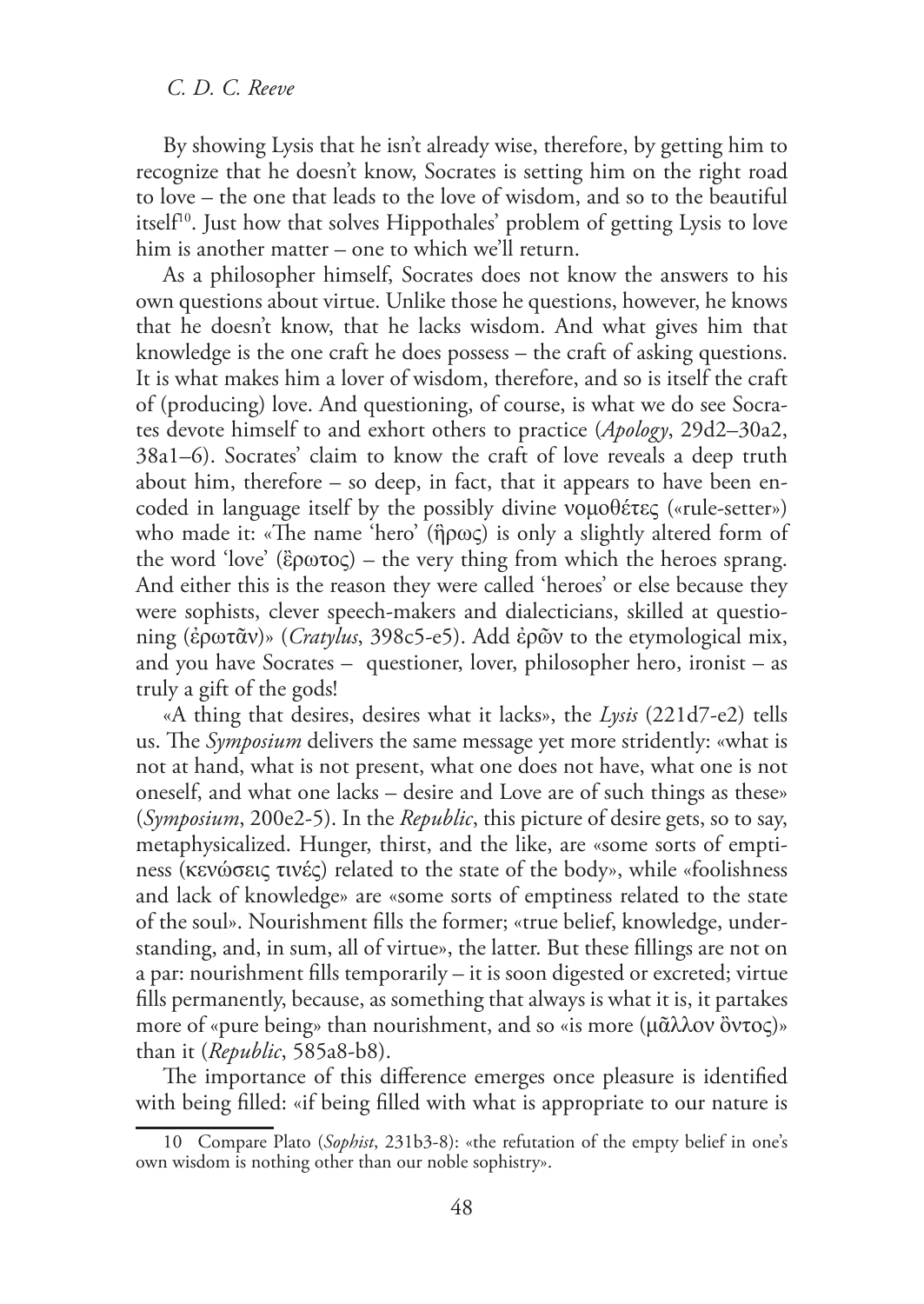pleasant, what is more filled with things that are more is more really and truly caused to enjoy a more true pleasure, whereas what partakes of things that are less is less truly and surely illed and partakes of a less trustworthy and less true pleasure» (*Republic*, 585d11-e4). Since only philosophers use «things that are to fill the part of themselves that is a thing that is, and a leak-proof vessel (στέγον)» (*Republic*, 586b3-4)<sup>11</sup>, only they enjoy the real and true pleasures characteristic of true happiness. Hence they live 729 times more pleasantly than the tyrant, and some other number of times more pleasantly than every other type of person, and are the happiest people on earth (*Republic*, 587d12-e4, 580a9-c5).

he things that fully are (what they are) are the Platonic forms (*Republic*, 475c6-480a13). And it is only when the true lover of boys reaches them – or, more particularly, the beautiful itself – that his education in the craft of love reaches its proper goal, enabling him to give birth at last in true beauty:

He who has been educated in the craft of love up to this point, beholding beautiful things in the correct order and way, will then suddenly, in an instant, proceeding at that point to the goal of the craft of love, see something marvelous, beautiful in nature: it is that, Socrates, for the sake of which in fact all his previous labors existed [...]. Do you think it a worthless life [...] for a man to look there and contemplate that with that by which one must contemplate it, and have intercourse with it? Or are you not convinced […] that there alone it will befall him, in seeing the beautiful with that by which it is visible, to beget not phantoms ( $\epsilon\tilde{\iota}\delta\omega\lambda\alpha$ ) of virtue, since he does not touch (έφαπτομένω) a phantom, but true virtue, because he touches what is true (τοῦ ἀληθοῦς ἐφαπτομένῳ)½. But in begetting true virtue and nurturing it, it is given to him to become dear to the god, and if any among men is immortal, he is too. (*Symposium*, 210e2-212a7)

For each one of these forms, the theory of desire postulates an emptiness in the soul which can be completely filled only with it. The elenchus is important to love because it reveals the presence of these emptinesses – emptinesses which, because they were concealed or occluded by the false conceit of knowledge, were erotically inert. In the way that Johannes Climacus describes in *Concluding Unscientiic Postscript*, the revelation of a hunger thereby becomes a sort of feeding:

<sup>11</sup> At Plato (*Gorgias*, 493c2a), στέγον is contrasted with «the leaking jar» in which the bodily appetites reside.

<sup>12</sup> To be understood as, «what is truly what it is», in the way that the form of F alone is truly F. Compare *Republic* (585c7-12): «And does the being of what is always the same partake any more of being than of knowledge? – Not at all. – What about of truth? – Not of it either. – And if less of truth, less of being, too? – Necessarily».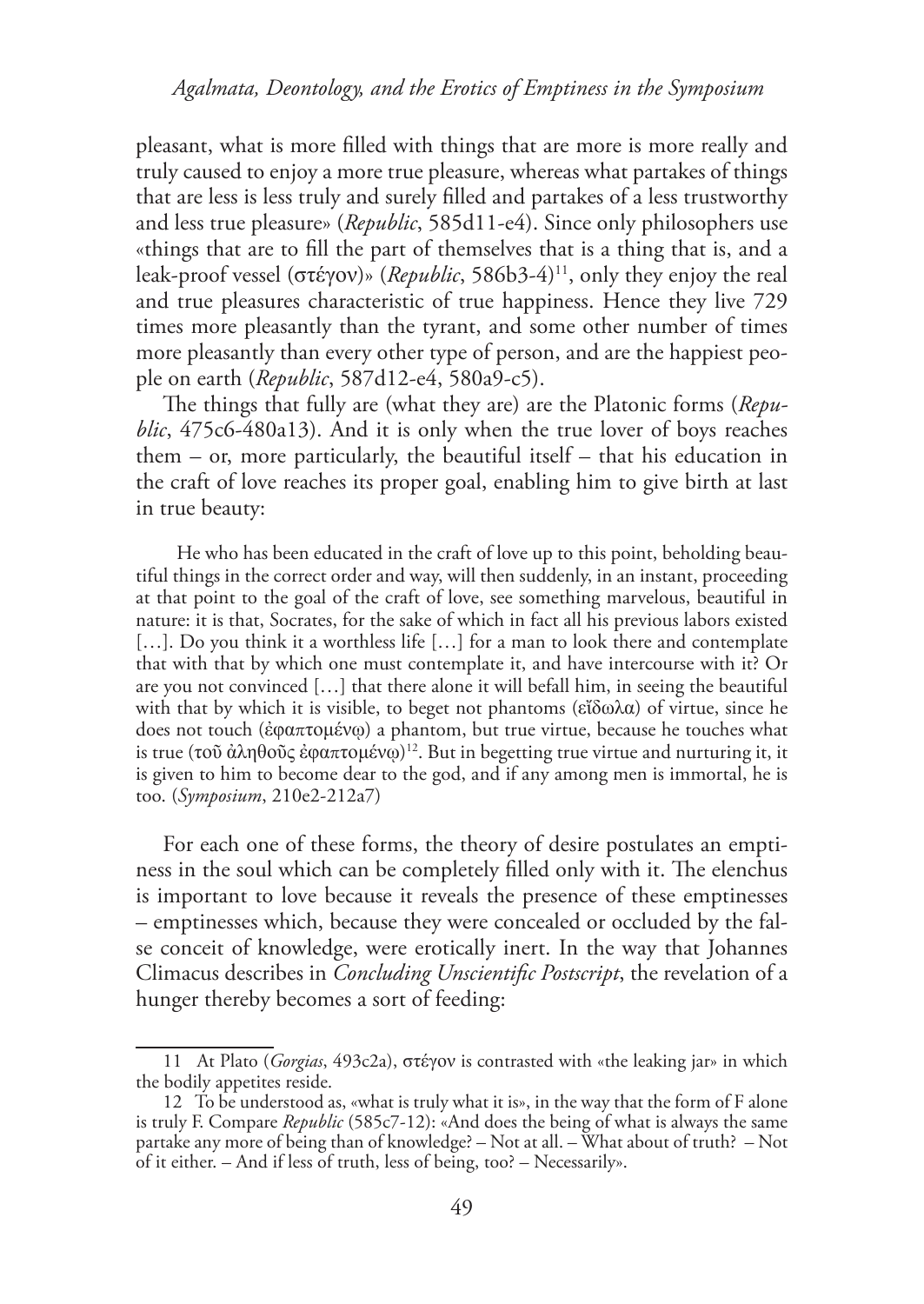his seems very strange and ironical, and yet I believe that I have succeeded in expressing precisely what I mean. When a man has his mouth so full of food that he is prevented from eating, and is likely to starve in consequence, does giving him food consist in stuing still more of it in his mouth or does it consist in taking some of it away, so that he can begin to eat? (Kierkegaard 1941, 245, n.)

It is a sort of feeding, however, that creates a living hunger for a food that it cannot itself supply. Thus, even though Lysis is already something of a philosopher when he meets Socrates and receives a rare accolade from him – «I was pleased with his love of wisdom (φιλοσοφία)» (*Lysis*, 213d6) – he is left in aporia. Later, in keeping with the logic of this erotics of emptiness, Alcibiades will speak of Socrates' refusal to have sex with him as  $\mu\epsilon$ ȕȡȚıİȞ – his «sexual outrage of me» (*Symposium*, 222a8).

If refusal of sex is a kind of sex, a kind of penetrative illing, *agalmata*  $-$  by the same inverted logic  $-$  are less like statues (fillings) and more like what Proust calls «an inverted image or projection, a negative» of desire (Proust 2003, 472). Alcibiades is made hungry for virtue, mistakes what causes his hunger for what would assuage it, and thus projects what are actually emptinesses in Socrates back into him as fillings –knowledge. This explains why Alcibiades' seeing the «marvelously beautiful» *agalmata* in Socrates leads him to conclude that «whatever Socrates might bid must, in short, be done» (*Symposium*, 217a1-2). The impulse to obedience is caused by his own elenctically-aroused desire.

The phrase εὐπορεῖ λόγων περὶ ἀρετῆς («resourceful in making arguments about virtue»), applied by Diotima to the pregnant and properly philosophical *erastês* (*Symposium*, 209b8), finds a parallel in Alcibiades' last words about Socrates, which are also, in fact, his very last words: «It's the same old story […]. When Socrates is around, it's impossible for anyone else to get a share of the beauties. Now, too, see how resourcefully he's found a convincing argument (καὶ νῦν ὡς εὐπόρως καὶ πιθανὸν λόγον  $\eta\tilde{\psi}$ ρεν) to make this fellow [Agathon] lie down beside him» (223a6–9).

hey are words long prepared for in the *Symposium*. «Was I not prophetic», Socrates says when it is his turn to make a speech in praise of love, «when I said just now that Agathon would speak wonderfully and I would be at a loss  $(\hat{\alpha} \pi \circ \rho \hat{\eta} \circ \sigma \circ \mu \hat{\mu})$ ». «As to you being at a loss  $(\hat{\alpha} \pi \circ \rho \hat{\eta} \circ \epsilon \nu)$ », Eryximachus replies, «I doubt it». «And how am I not to be at a loss  $(\hat{\alpha} \pi \circ \rho \in \tilde{\mathcal{U}})$ », Socrates responds, using the verb for the third time, «after so beautiful and so varied (παντοδαπὸν) a speech» (198a5-b3)<sup>13</sup>. It is in Diotima's story of Poros and Penia, however, that we find what belies them:

<sup>13</sup> Παντοδαπὸν is seldom a term of praise in Plato.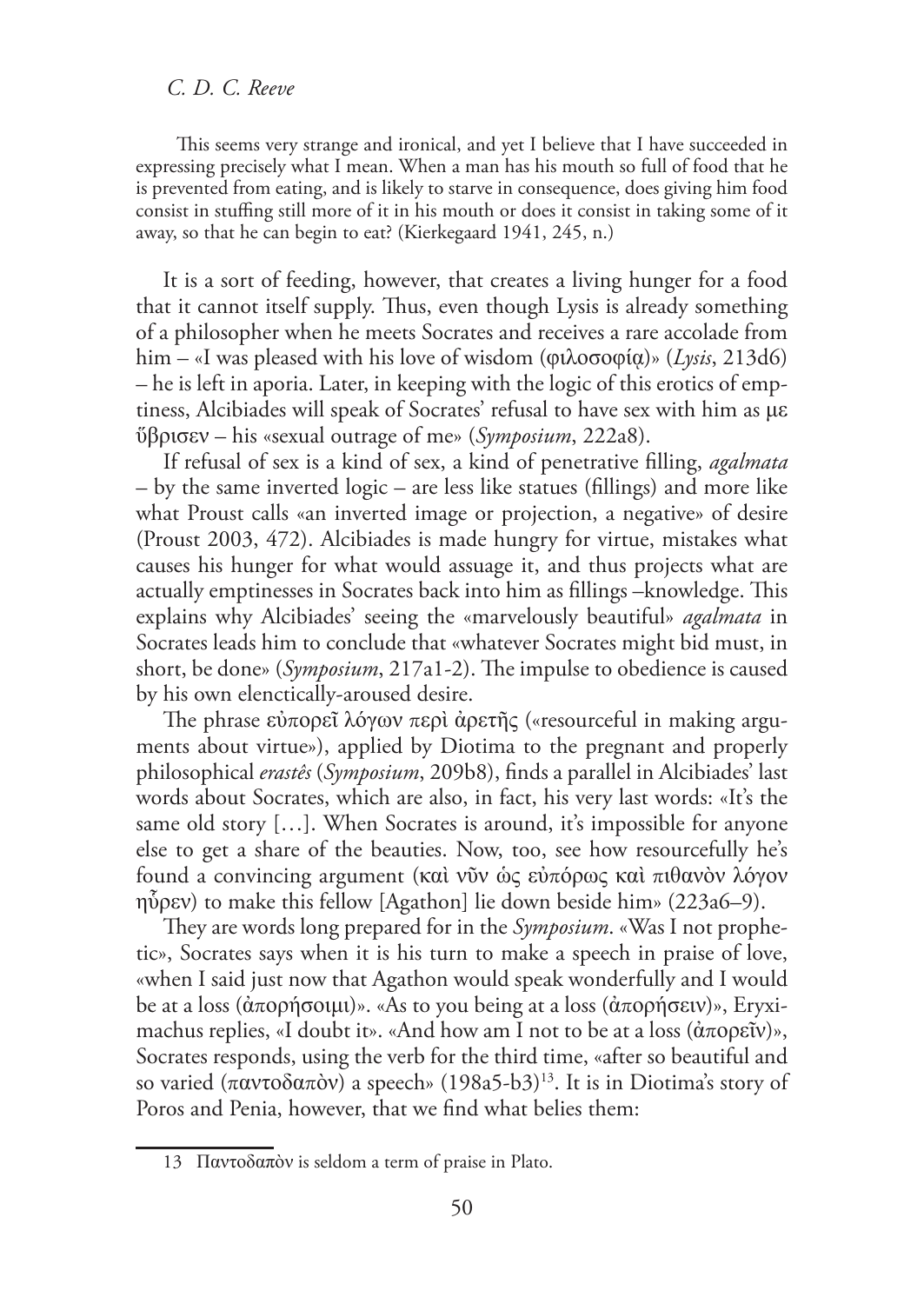Because Eros is the son of Poros and Penia, this is his fortune: first, he is ever poor, and far from being delicate and beautiful, as most people suppose, he on the contrary is rough and hard and unshod, ever lying on the ground without bedding, sleeping in doorsteps and beside roads under the open sky. Because he has his mother's nature he dwells ever with lack. But on the other hand, by favor of his father, he ever plots for good and beautiful things, because he is courageous, eager and intense, and a clever hunter ever weaving some new device, desiring wisdom and capable of it, a philosopher through the whole of life, clever at enchantment, a sorcerer, and a sophist. And he is by nature neither mortal nor immortal, but sometimes on the same day he lives and flourishes, whenever he is resourceful ( $\varepsilon \dot{\nu} \pi$ opήση), but then he dies and comes back to life again by reason of the nature of his father, though what is provided ever flows away (ποριζόμενον), so that Eros is never rich nor at a loss (άπορεΐ) and is, on the contrary, in between wisdom and ignorance. For things stand thus: no god loves wisdom or desires to become wise – for he is so; nor, if anyone else is wise, does he love wisdom. On the other hand, neither do the ignorant love wisdom nor desire to become wise; for ignorance is difficult just in this, that though not beautiful and good, nor wise, it yet seems to itself to be sufficient. He who does not think himself in need does not desire what he does not think he lacks. (203c5-204a7)

Just as Socrates turns Athenian *paiderastia* upside down by playing the part of the pursued *erômenos* rather than that of the pursuing *erastês* (222b3-4), he turns *aporia* into *euporia*, emptiness into something more like a resource. What as a philosopher he desires, however, isn't to lie down with Agathon («Mr. Goodman»), as Alcibiades claims, but to have intercourse with the form that shares his – much punned upon in the *Symposium* – name. Alcibiades' suggestion otherwise is a genuine profanation of mysteries – not the Eleusinian this time, but the philosophical ones Diotima has modeled on them.

An important passage in the *Republic* shows this way of interpreting Alcibiades to be Plato's own. In it, Socrates is explaining why philosophers have an undeservedly bad reputation, and what is the real effect on their souls of contemplating forms:

The harshness of the masses towards philosophy is caused by those outsiders who do not belong and who have burst in like a band of revelers (τοὺς ἔξωθεν οὐ προσῆκον ἐπεισκεκωμακότας), abusing one another (λοιδορουμένους), indulging their love of quarreling, and always arguing about human beings – something that is least appropriate in philosophy […]. For surely, someone whose mind is truly directed towards the things that are has not the leisure to look down at human afairs, and be filled with malice and hatred as a result of entering into their disputes. Instead, as he looks at and contemplates things that are orderly and always the same, that neither do injustice to one another nor suffer it, being all in a rational order (τεταγμένα), he imitates them and tries to become as like them as he can. Or do you think there is any way to prevent someone from associating with something he admires without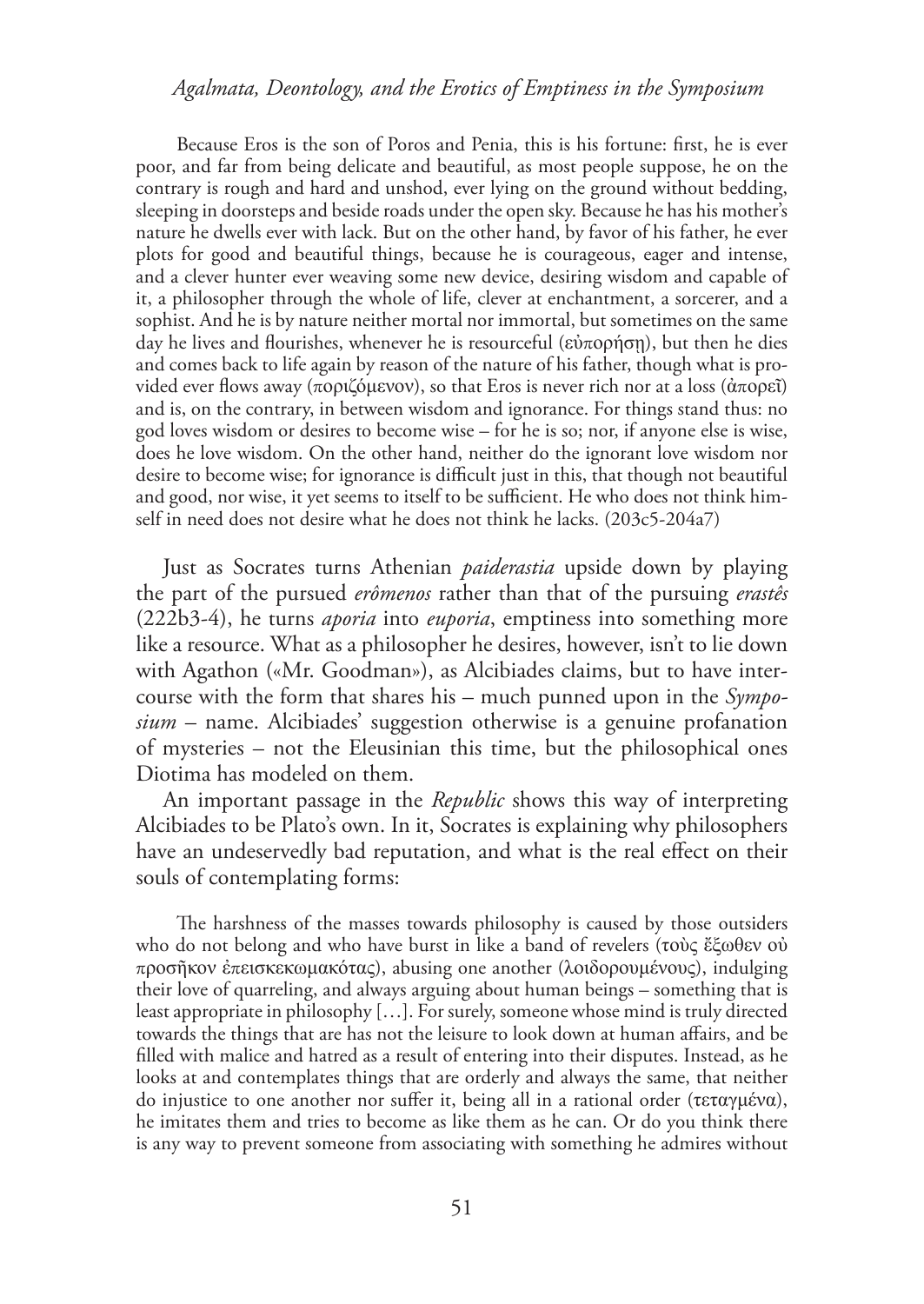imitating it?  $[...]$  Then the philosopher, by associating with what is orderly ( $\kappa$ όσμιός) and divine becomes as divine and orderly as a human being can. Though, mind you, there is always plenty of slander (διαβολή) around. (*Republic*, 500b1-d2)

Alcibiades, we notice, accuses Socrates of «abusing (λοιδορεῖταί)» him (*Symposium*, 213d3), and then proceeds to gives a speech that, because it is entirely about human beings, is as anti-philosophical – as anti-the-philosopher-Socrates – as possible. It isn't the continuation of the symposium, therefore, but, as in Testa's inspired title, an «interrupting». No wonder, then, that it is represented by Socrates as slanderous in intent: «as though you hadn't said it all to sow slander (διαβάλλειν)14 between me and Agathon» (222c7-d1). Finally, there is the «crowd of revelers (κωμαστὰς [...]  $\pi \alpha \mu$ -πόλλους)», that shows up at the end of the *Symposium* (223b1–2), and finding Agathon's doors as «open (άνεωγμέναις)» (223b3) as Alcibiades found Socrates, bursts in and puts an end to all «order ( $\kappa$ ó $\sigma \mu \omega$ )» (223b4-5).

he order the revelers destroy is that established by Eryximachus in his role as συμποσίαρχυς or master of ceremonies – «I think each of us should make as beautiful a speech as he can in praise of love, from left to right ( $\acute{\epsilon}$ πί įİȟȚ)» (177d1–2). When Alcibiades arrives late at the party, Eryximachus imposes it on him too:

Before you came, it seemed best that each of us, from left to right (έπὶ δεξιὰ) should give the most beautiful speech about Eros he could and offer an encomium. The rest of us have all spoken; but since you haven't and you've finished your drink, you ought to speak too. Once you've done so, you can prescribe for Socrates as you wish, and he for the man on his right ( $\epsilon \pi i \delta \epsilon \xi i \dot{\alpha}$ ), and so on for the rest. (214b9-c5)

But, as we have seen, Alcibiades does not really follow the rule, since he speaks about Socrates – a human being – not about love (214d2-10). Later, however, when Aristodemus wakes up, he finds order restored: «only Agathon and Aristophanes and Socrates were still awake, drinking from a large bowl, and passing it from left to right (ἐπὶ δεξιὰ)» (223c4-5). I take this to imply that Alcibiades and the crowd of revelers have gone – but perhaps, like some others, they have simply gone to sleep.

his order, this movement of love (or of the speeches or *logoi* about it) around Agathon's table, is symposiastic, but it is also allegorical. It is related, first and most obviously, to the order discerned in love by dialectic in the *Phaedrus*, where the «parts of madness on the right-hand side (δεξιὰ)»

<sup>14</sup> he verb is repeated at *Symposium* (222d6 [Allen 1991]): «My dear Agathon, […] don't let anyone sow slanders (διαβαλεῖ) between you and me».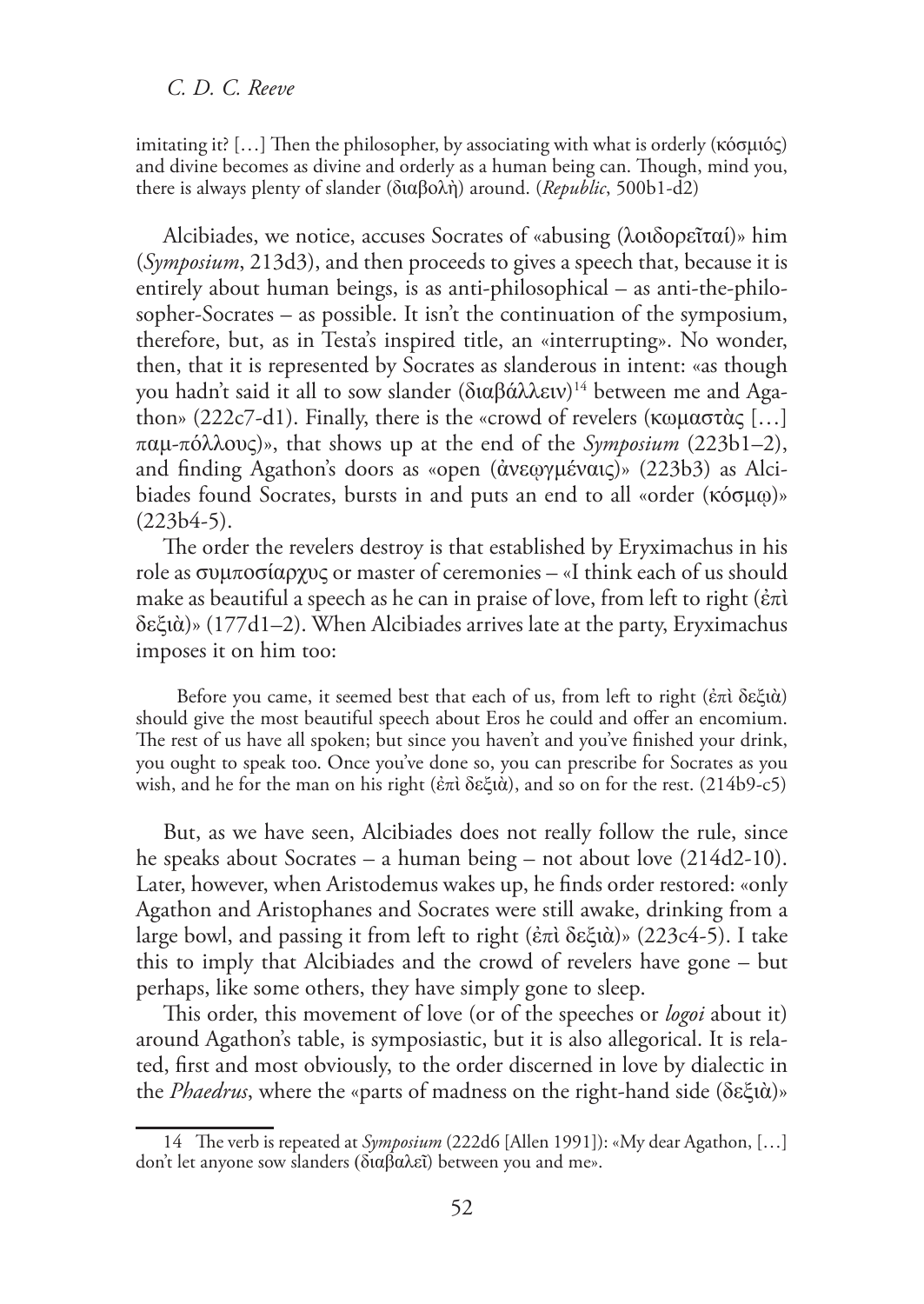of the definitional division are identified with «divine», philosophical love that is «the cause of our greatest goods», which is contrasted with the bad, sexual love, identiied with the bad madness on the left (*Symposium*, 266a2-b1). It is also related to «the movement of the Same», which the Demiurge in the *Timaeus* «made revolve toward the right (έπὶ δεξιὰ) by way of the side» (*Timaeus*, 36c5-6). For like dialectic, and the divisions and collections of which Socrates proclaims himself an *erastês* (*Phaedrus*, 266b3-4), this movement, too, is associated with philosophy: «whenever an argument concerns an object of reason, and the circle of the Same runs well (εύτροχος) and reveals it, the necessary result is understanding and knowledge» (*Timaeus*, 37c1-3).

What these allegorical aspects of  $\epsilon \pi i \delta \epsilon \xi$ ιὰ mean within the *Symposium* emerges when we turn to Diotima's philosophical demythologizing of the story of Poros and Penia. If those already filled with wisdom, and so touching all the forms, neither love nor desire anything, what happens to the philosopher who reaches the goal of education in the craft of love? Is his love wrecked by its very success? In her view, the answer is no. The philosopher's desire, like that of all lovers, isn't to possess the beautiful or the good for a moment, but to have it be his «forever» (*Symposium*, 206a3-13). Concealed in every desire or love, therefore, is «the love of immortality» (207a3-4). But the closest a mortal creature can come to gratifying that love is a far cry from the permanent satisfaction achieved by the gods:

Mortal nature seeks so far as it can to exist forever and be immortal. It can do so only in this way, by giving birth, ever leaving behind a diferent new thing in place of the old, since even in the time in which each single living creature is said to live and be the same – for example, as a man is said to live and be the same from youth to old age – though he never has the same things in himself, he nevertheless is called the same, but he is ever becoming new while otherwise perishing, in respect to hair and flesh and bone and blood and the entire body. And not only in respect to the body but also in respect to the soul, its character and habits, opinions, desires, pleasures, pains, fears are each never present in each man as the same, but some are coming to be, others perishing. Much more extraordinary still, not only are some items of knowledge coming to be and others perishing in us, and we are never the same even in respect to items of knowledge, but also each single one among the items of knowledge is afected in the same way. For what is called practicing exists because knowledge leaves us; forgetting is departure of knowledge, but practice, by introducing a new memory in place of what departs, preserves the knowledge so that it seems to be the same. For it is in this way that all that is mortal is preserved: not by being ever completely the same, like the divine, but by leaving behind, as it departs and becomes older, a diferent new thing of the same sort that it was. By this device […] what is mortal has a share of immortality both body and everything else; but what is immortal by another device. (207d1-208b4)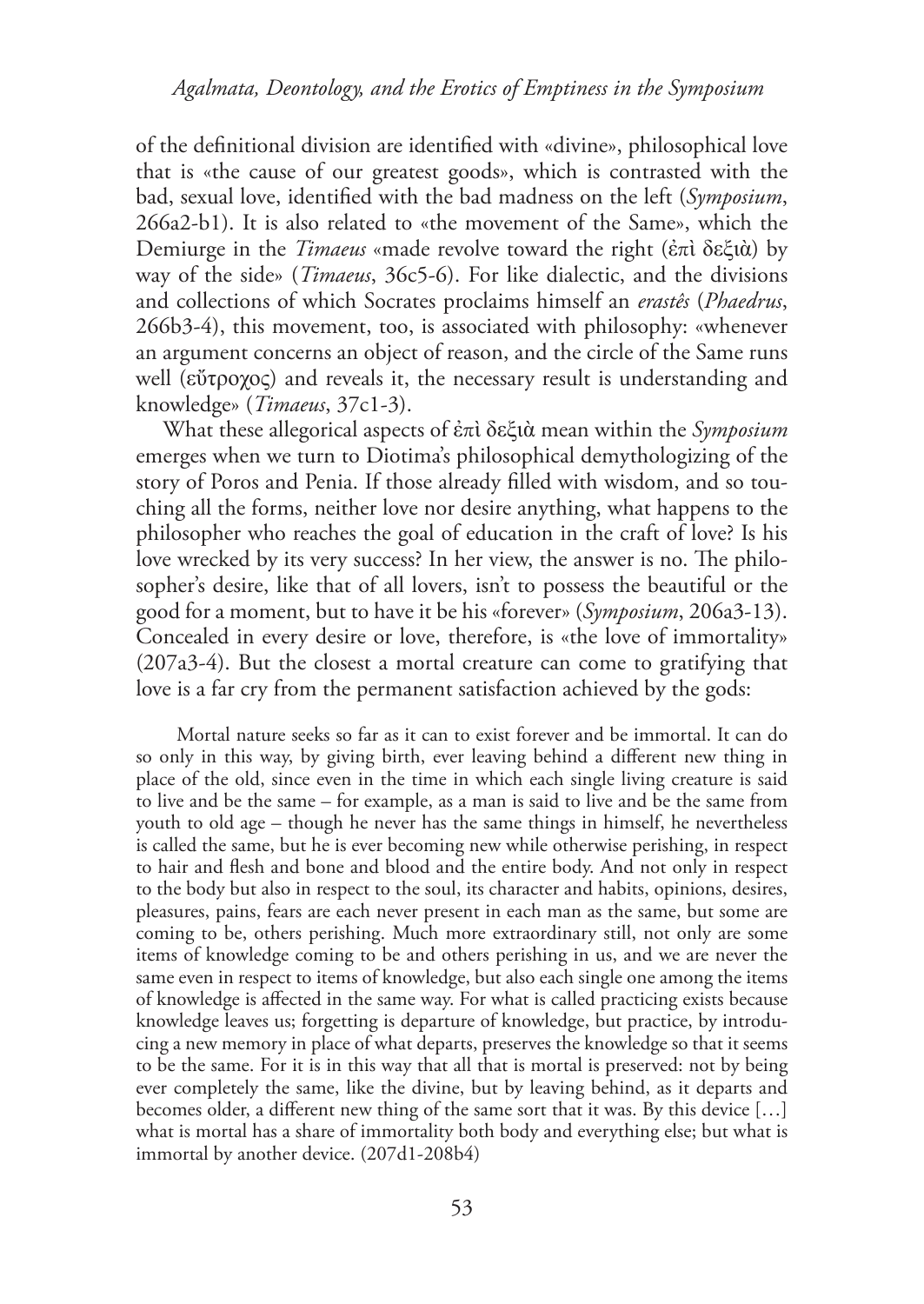hus, when the philosopher reaches the beautiful itself, his task, just because he is mortal, is by no means complete. To stay in touch with the beautiful, each item of knowledge that is his knowing or contemplation of it must give birth to another like it  $-$  just as, if he himself is to stay alive, each of his person-stages or time-slices (as philosophers call them these days) must give birth to another.

One effect of this way of thinking, as Derek Parfit has famously argued in our own time, is to blur or soften – perhaps even elide – the distinction between self and others, and with it the distinction between self-interest and altruism (Parfit 1984, 199-347). There is little doubt, I think, that Plato is aware of this effect and seeks to exploit it. What a philosopher begets in the true beauty of the beautiful itself, is the good thing that is his own «true virtue». And it is with the nurturing of it that he is first concerned. Since he is a changing metabolizing creature, however, what he has to do to remain virtuous – to keep that good thing – is to give birth to a later stage of himself that is also virtuous. This later self, as a case of himself possessing good things, is also something he loves – for the very same reason that he loves his present self as such a case. «Do not be surprised», Diotima cautions, «if everything by nature values its own offshoot; it is for the sake of immortality that this earnestness ( $\sigma$ πουδή) and love attend upon all» (*Symposium* 208b4-6). Pregnant with virtue, then, and ever ready to give birth to it in true beauty, the philosopher meets a boy that he, using the beautiful itself as his standard of beauty  $(211d3-5)$ , finds beautiful, and «seeks to educate». That is, he seeks to make him, too, a virtuous lover of wisdom – something «of the same sort» as himself. If he succeeds, the boy will be his «offshoot», and will be loved as his own future selves are loved, and for exactly the same reason – the boy stands to him (to his present self) precisely as they do. Egoism has melted into altruism; self-interest into something more impersonal. If we look at this from the point of view of the boy, we can see why Socrates' elenctic demonstrations do show Hermogenes how to get Lysis to love him. An elenchus of another is always at the same time, Socrates claims, a self-examination (*Apology*, 38a4-5; *Charmides*, 166c7-d2 and *Gorgias*, 506a3-5). Thus if Hermogenes, like Lysis, is a nascent philosopher, their elenctic conversations will make each the other's second self, every bit as much beloved as the first.

«I think», says Diotima, «that ἀπτόμενος γὰρ [...] τοῦ καλοῦ καὶ ȝȚȜȞ αIJ («in touching *to kalon* and holding familiar intercourse it») he bears and begets what he has long since been pregnant with» (*Symposium*, 209c2-4). Is it the boy or the beautiful she's talking about? A happy ambiguity ( $\tau$ οῦ καλοῦ and αὐ $\tau$ ῷ could be either masculine or neuter) al-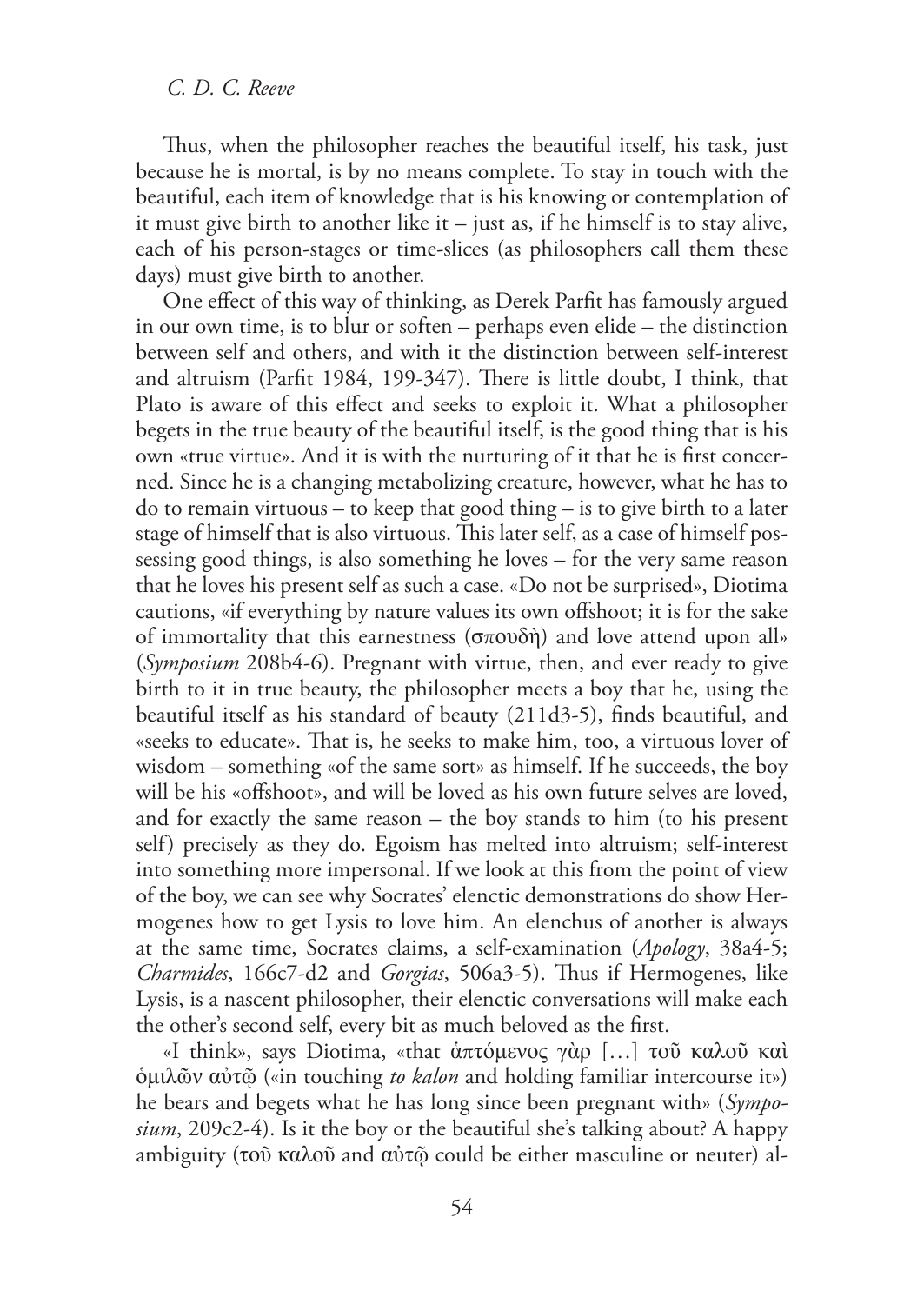lows her to superimpose one on another, as it were, what I have presented as two separate events, namely, the philosopher's giving birth in the true beauty of the beautiful itself to *what we would all intuitively consider to be his own later self*, and his giving birth in a beautiful boy to *what Diotima's own theory of the self invites us to see as such*.

Diotima's picture of desire and of philosophical love, in particular, has proved seminal for subsequent thought. But it is one of its less obvious descendants that reveals what was already subtly concealed within it. In his strange and not always fathomable book, *he Sex Appeal of the Inorganic*, Mario Perniola writes:

What is striking about Kant's morality is the impersonal, neutral, categorical character of the moral imperative, and the absolute lack of respect for pleasure and pain, desire and fear, and the most complete indiference to success or accidents. his mode of being does not belong to man as animal or man as God, but to man as thing in itself, who, however, has a motive: he is moved by an autonomous feeling completely independent of the subjective afections and which, in fact, is essentially opposed to self-love and presumption. What does the thing in itself feel? Respect [Achtung], the only rational sentiment which is at the same time submission to an order and emancipation from desire. It implies humiliation of the subject and elevation of the will that feels it. (Perniola 2004, 38)

Many elements in this insightful characterization could apply to Plato: "humiliation of the subject", for example, might be related to the efect of the elenchus; "elevation of the will", to the emerging rule in the soul of its rational element; "impersonality", to the rational element itself as analogue of Kantian will. But it is the idea of "submission to an order and emancipation from desire" that I find most revelatory.

Perhaps more noticeable in the *Symposium* than the fourfold repetition of  $\epsilon \pi i \delta \epsilon \xi i \alpha$  is the fourfold repetition of  $\epsilon \xi \alpha i \varphi \nu \eta \zeta$  («all of a sudden»): all of a sudden, the true lover catches sight of the beautiful itself (*Symposium* 210e4-5); all of a sudden, Alcibiades arrives at Agathon's house (212c6); all of a sudden, Socrates turns up in Alcibiades' life (213c1); all of a sudden, the crowd of revelers burst in (223b2-6). What suddenly turns up in each case is a candidate object of love: the beautiful itself for the philosopher's love; Alcibiades for Socrates'; Socrates for Alcibiades'. And the crowd of revelers – the κωμαστὰς [...] παμπόλλους? They are the object that successfully competes with Socrates for Alcibiades' love, since it is to «the honors of the crowd  $(\tau \tilde{\omega} v \pi \partial \lambda \tilde{\omega} v)$  that Alcibiades caves in when not by Socrates' side (216b4-6).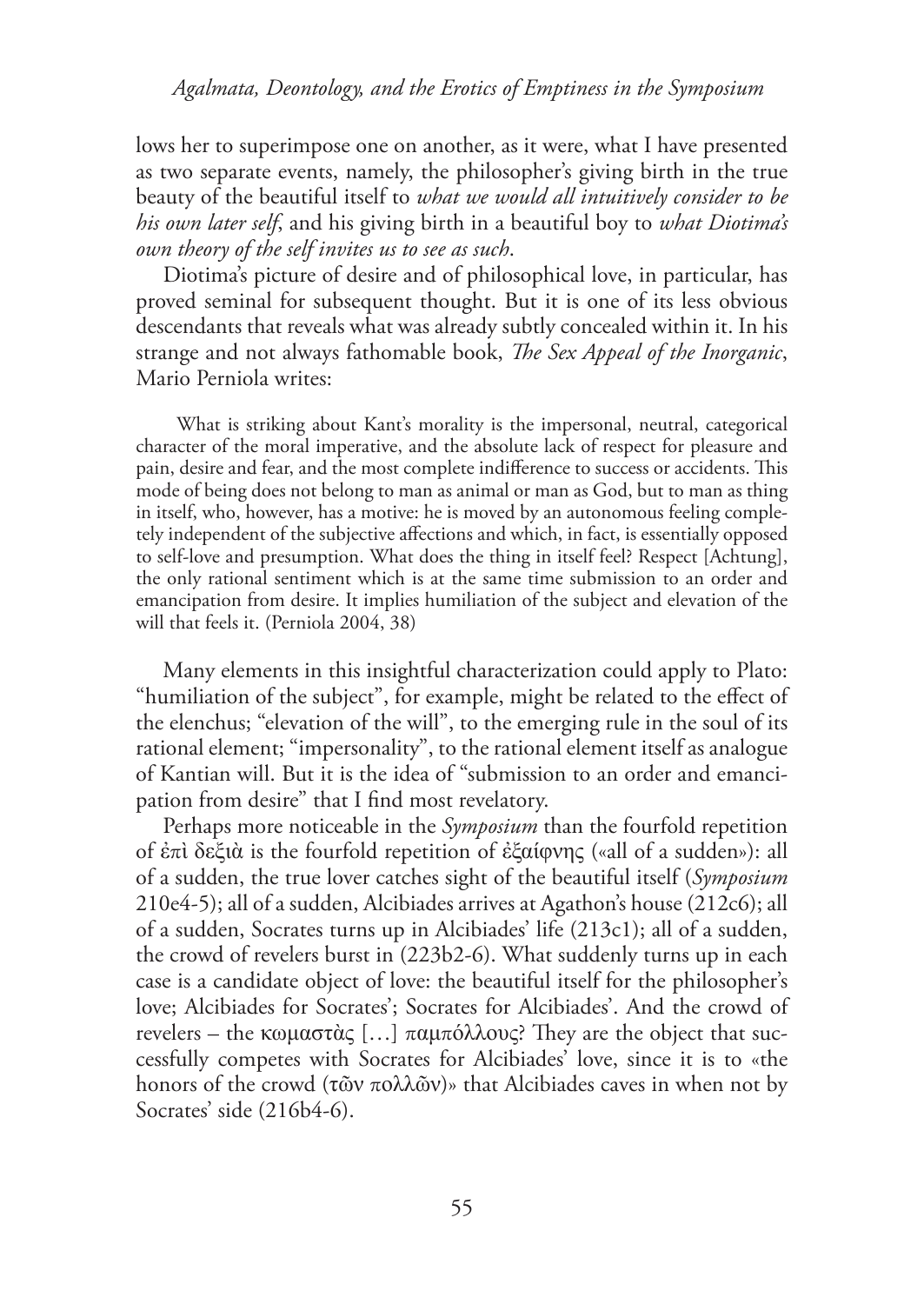For what suddenly turns up – what lands the *coup de foudre* – to be truly beautiful, however, to be what is really loved, it has to come at the right place in an order that is, first and foremost, an education-induced order in the lover's own soul. This is something on which Diotima is insistent:

It is necessary for him who proceeds correctly ( $\dot{\phi}$  $\rho \theta \tilde{\omega}$ ) in this matter to begin while still young by going to beautiful bodies; and first, if his guide guides correctly  $(\dot{\phi} \rho \ddot{\omega})$  [...] He who has been educated in the craft of love up to this point, beholding beautiful things in the correct order and way (φεξῆς τε καὶ ὀρθῶς), will then all of a sudden, in an instant, proceeding at that point to the goal of the craft of love, see something marvelous, beautiful in nature. (210a4-e5)

But the importance of proper order doesn't end there. To stay in touch with the beautiful itself, the psychological order thus acquired must be sustained. Like Socrates' own fabled orderliness it must be of a sort that neither wine, nor sexual desire, nor extremes of hot or cold, nor lack of sleep, nor normal human weakness can disrupt. Expressed figuratively as a movement, it must be that of the circle of the Same.

With one clear exception, Eryximachus' left-to-right order is followed until all those initially present have spoken  $(214c2)$ . The clear exception is Aristophanes<sup>15</sup>. He should have spoken after Pausanias, but he got the hiccups, and so yielded his turn to Eryximachus, who praises orderly, harmonious, pious, temperate love, while condemning «the Pandemotic Eros of the many-tuned Muse Polyhymnia». Comedy, which Aristophanes represents, is thus presented as a backward turn, a step in as anti-philosophical a direction as the «satyr play – or rather Silenus play» of Alcibiades (222d3- 4). As in real life, so in the *Symposium*, Aristophanes is no friend of Socrates. The proper order, I conjecture, is: myth (Phaedrus); myth corrected (Pausanias), as it is corrected in *Euthyphro* and *Republic* II and III; craft (Eryximachus); tragedy (Agathon), which imitates the products of craft (*Republic*, 598d7-599e4); Socratic elenctic philosophy, which corrects tragedy; Platonic philosophy (Diotima), which is «the truest tragedy» (*Laws*, 817b1-5). But nothing depends on my being right about that. What is alone relevant is that the one efective hiccup-remedy Eryximachus prescribes seems at odds, as Aristophanes is quick to point out, with what he has said about love: «Yes, the hiccups did indeed stop, though not before I applied the sneeze, so I wonder if the more orderly element of the body

<sup>15</sup> The unclear one is Aristodemus, the narrator, who, because he is lying next to Eryximachus (175a3-5), should presumably have spoken after him had Aristophanes not take his turn.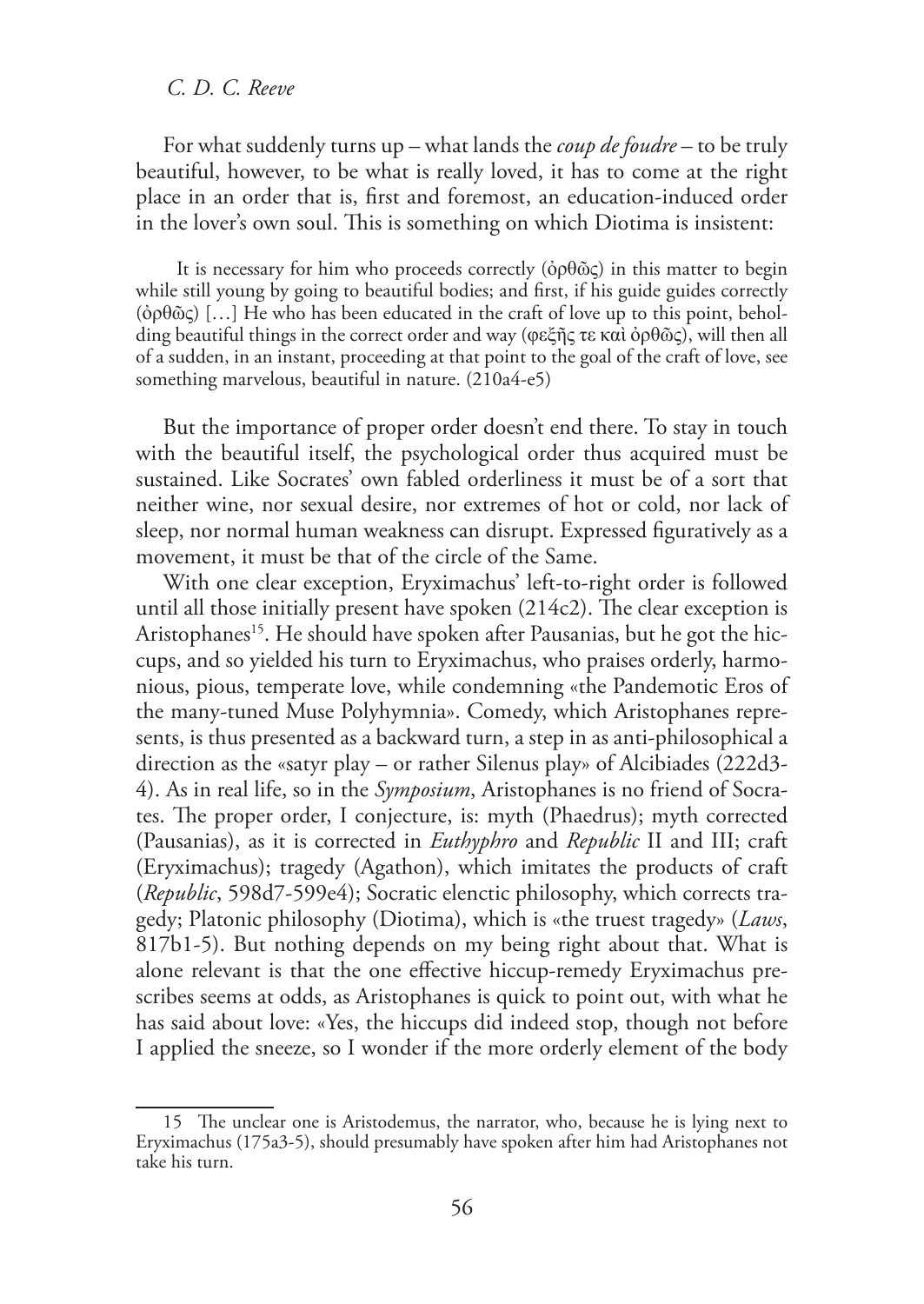(τὸ κόσμιον τοῦ σώματος) doesn't desire the sorts of noises and tickles a sneeze is» (*Symposium*, 189a2-6).

he mark of Pandemotic, or left-handed, love, is that it does not conceive the sneeze simply as a cure for already disorderly hiccups, but as love's proper goal: orgasm in the beautiful is precisely what it desires. The movement corresponding to its satisfaction is not a circle, therefore, but *epor*: excitation, which «involves the induction of sexual tension or arousal through psychological or physical stimulation»; plateau, which «represents a heightened level of sexual tension»; orgasm proper, «where the sexual tension is relieved in explosive waves of intense pleasure»; and resolution, «where the vasocongestion that occurred in the excitement and plateau phases subsides», and there is a return to the pre-excitement state (Lloyd 2005, 23-24). If we take this sort of love as our model of erotic desire, therefore, right-handed, philosophical love will not look like desire at all. The same is true, if we take ordinary appetites, filled up and then emptied, as our model.

Plato's idea that there are desires that can be permanently filled, is just that: an idea, a philosophical invention. It is not something of which we have or – embodied and on earth – *could* have an experience of. (Unless, the infant's experience of its mother is an exception.) In fact, we don't even have experience of a desire that, like left-handed love, has an *epor* structure of satisfaction, but where, by dint of proper training or education, we can stay at the *o* stage indefinitely. The idea, canonically enshrined in Diotima's *scala amoris*, of getting to the epiphanic top and staying there is a fantasy. (The satisfactions of even Tantric sex are fleeting).

Kant was well aware that «love as an inclination» – as a feeling or desire – «cannot be commanded». To make sense of the Christian commandments to love God and our neighbor, to make sense of promising to love at the altar, therefore, he introduced a new sort of love that isn't a desire: «Beneficence from duty – even though no inclination impels us to it, and, indeed, natural and unconquerable aversion opposes it – is practical and not pathological love, which lies in the will and not in the propensity of feeling, in principles of action and not in melting sympathy; and it alone can be commanded» (Kant 1996, 55).

Practical love, I suggest, is what right-handed love is in embryo. What disguises that fact is our – and Plato's – failure to see that right-handed love is so unlike an ordinary desire as to be «at the same time submission to an order and emancipation from desire». What looks like eudaimonism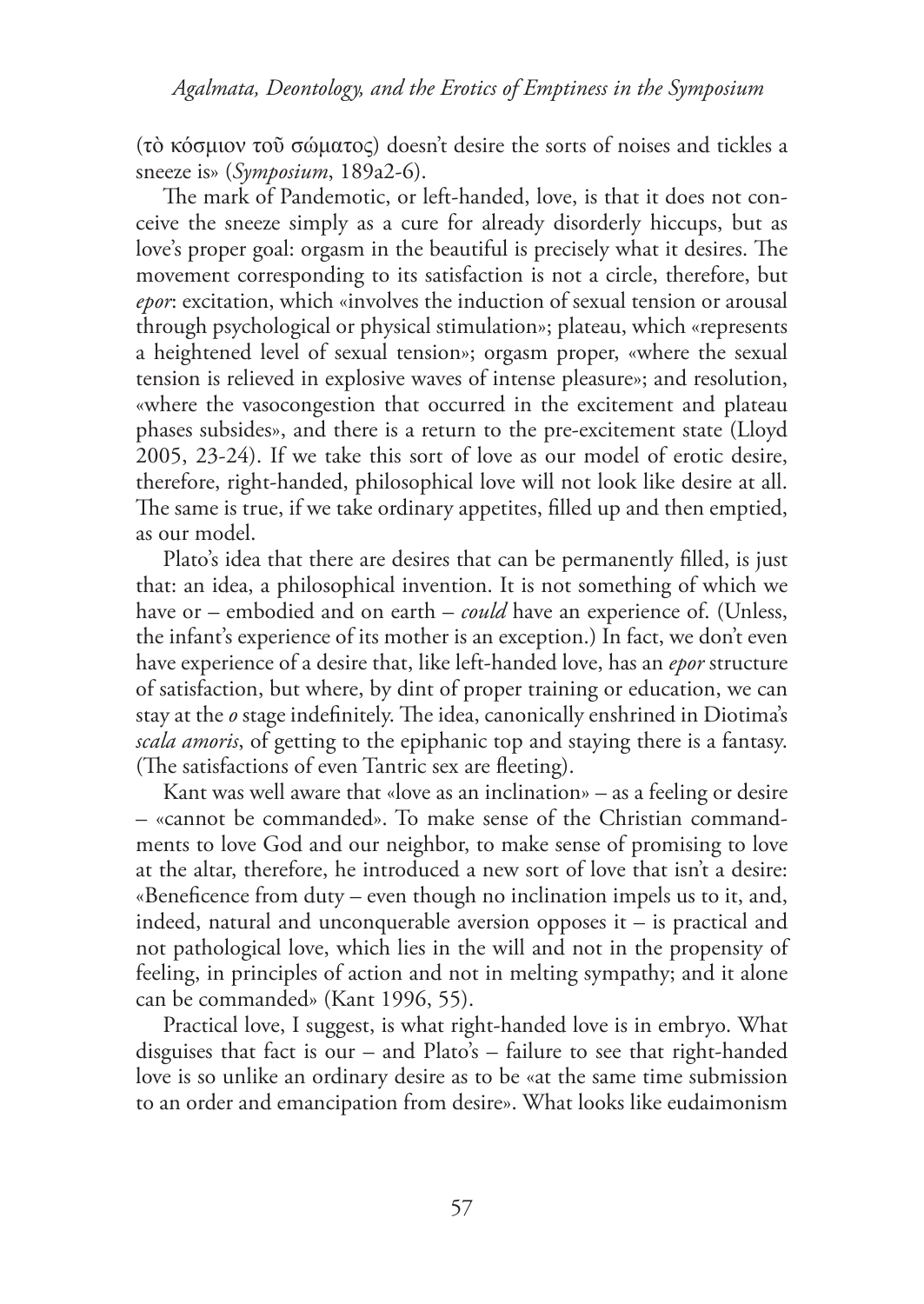(or happiness-focused ethics) in Plato, therefore, is really much closer to deontology<sup>16</sup> .

I said at the beginning that Alcibiades' portrait of Socrates is the theatrical apogee of the *Symposium*. (I suppose second place goes to Aristophanes' speech.) That we find it so is a measure of how interesting we find Socrates – indeed, «human afairs». It is an interest that aligns us with the anonymous friends of Apollodorus whose desire to hear about what happened at Agathon's house results, as we are invited to suppose, in our interest being gloriously satisied. At the same time, though, the Symposium diagnoses that very interest as un-philosophical, as an interest in the wrong things. We will not find the forms in Socrates, only the emptinesses, the *agalmata*, that are the desires for them. Yet it is these, paradoxically, and not the forms themselves, that are, to use Giovanni Verga's description of his ideal novel, «throbbing with life» (Verga 2003, 82).

## **Bibliography**

- Allen, R.E. (1991), *he Dialogues of Plato II: he Symposium*, New Haven: Yale University Press.
- Davidson, J. (1998), *Courtesans and Fishcakes: he Consuming Passions of Classical Athens*, Chicago, IL: University of Chicago Press.
- Dover, K.J. (1980), *Plato: Symposium*, Cambridge: Cambridge University Press.
- Hornblower, S. and Spawforth, A. (2005), *Oxford Classical Dictionary* (3rd rev. ed.), Oxford: Oxford University Press.
- Kant, I. (1996), *Practical Philosophy*, Gregor, M.J. (ed.), Cambridge: Cambridge University Press.
- Kierkegaard, S. (1941), *Concluding Unscientiic Postscript*, Lowrie, W. and Swenson, D.F. (eds.), Princeton: Princeton University Press.
- Lloyd, E. (2005), *he Case of the Female Orgasm: Bias in the Science of Evolution*, Cambridge, MA: Harvard University Press.
- Nussbaum, M. (1986), *he Fragility of Goodness: Luck and Ethics in Greek Tragedy and Philosophy*, Cambridge: Cambridge University Press.
- Parfit, D. (1984), *Reasons and Persons*, Oxford: Clarendon Press.
- Perniola, M. (2004), *he Sex Appeal of the Inorganic*, New York: Bloomsbury Publishing.

<sup>16</sup> My *Plato's Metaphysics of Morals* (2003, 39-58), takes a diferent route to a similar conclusion.